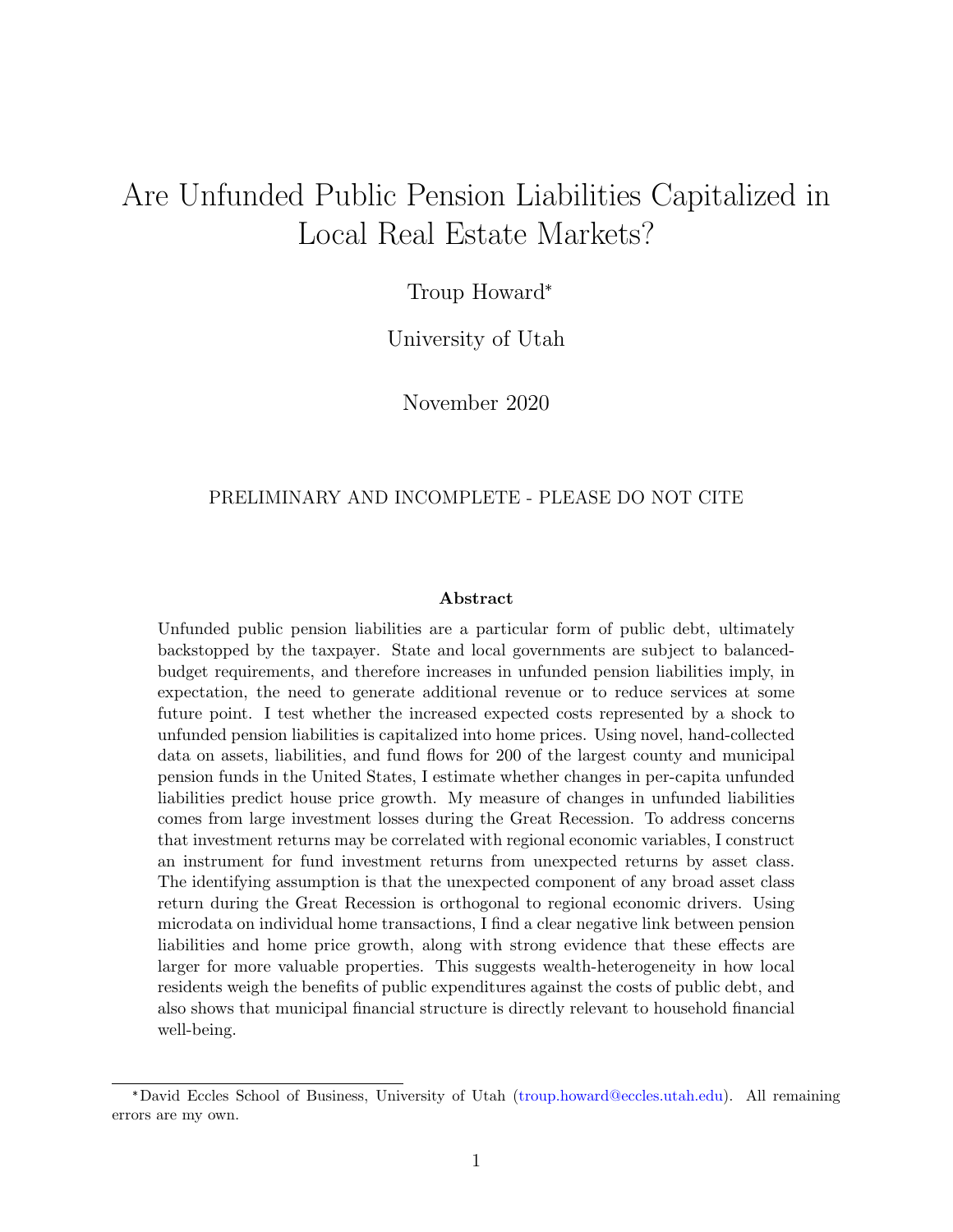### 1 Introduction

State and local governments make large, inter-generational financial commitments to public employees in the form of defined benefit pension plans. Public pension funds, which administer these benefits, manage a pool of assets which are dedicated to covering future liabilities. When the current value of invested assets is equal to the discounted present value of earned retirement benefits, a pension fund is "fully funded". It has been widely documented that many public pension funds in the U.S. are significantly underfunded [\(Novy-Marx and Rauh](#page-18-0) [2009,](#page-18-0) [2011,](#page-18-1) [Rauh](#page-19-0) [2016\)](#page-19-0). Retirement benefits are contractually specified, and generally receive strong legal protections. As a result, unfunded public pension liabilities will require the government sponsor of the fund to make direct contributions to the pension system. Because the duration of the liabilities is measured in decades, governments facing an excessive shortfall typically plan to close the gap over a period of many years, rather than with a single lump sum payment – but nonetheless, governments sponsoring a fund with assets that cannot plausibly cover future liabilities from investment income must allocate revenue to their pension systems at some point. Any payment to a pension system entails a trade-off for the associated government: that payment can come from existing revenue streams or new ones. In the former case, the government's current operating budget will be reduced. Because state and local governments face balanced budget requirements, this implies a reduction in public goods or services. In the latter case, a new source of revenue means additional taxation, user fees, or public borrowing. Therefore unfunded public pension liabilities represent a future need to tax or to curtail services.

This paper uses local housing markets as a laboratory to test whether local residents seem to internalize the future need to tax – or to reduce services – represented by unfunded public pension liabilities. Specifically, I test whether a plausibly exogenous shock to unfunded public pension liabilities has predictive power for house prices. Two factors motivate the link between pension debts and housing markets. First, a long literature in urban economics posits a spatial equilibrium across regions, where regional amenities (dis-amenities) are balanced against higher (lower) costs in such a way that everyone receives the same utility [\(Tiebout](#page-19-1) [1956,](#page-19-1) [Rosen](#page-19-2) [1974,](#page-19-2) [Roback](#page-19-3) [1982,](#page-19-3) [Gyourko and Tracy](#page-18-2) [1991\)](#page-18-2). A shock to pension assets today implies some non-negative probability of reduced services or higher taxes in the future. Second, the central financial pillar for cities, counties, and other local governments is the property tax. When local governments need to raise revenue, this is one of the largest levers available to pull. Therefore, in a spatial equilibrium with fully rational homebuyers, an increase in future dis-amenities (either higher taxes or lower services) would translate to a lower willingness to bid for homes today.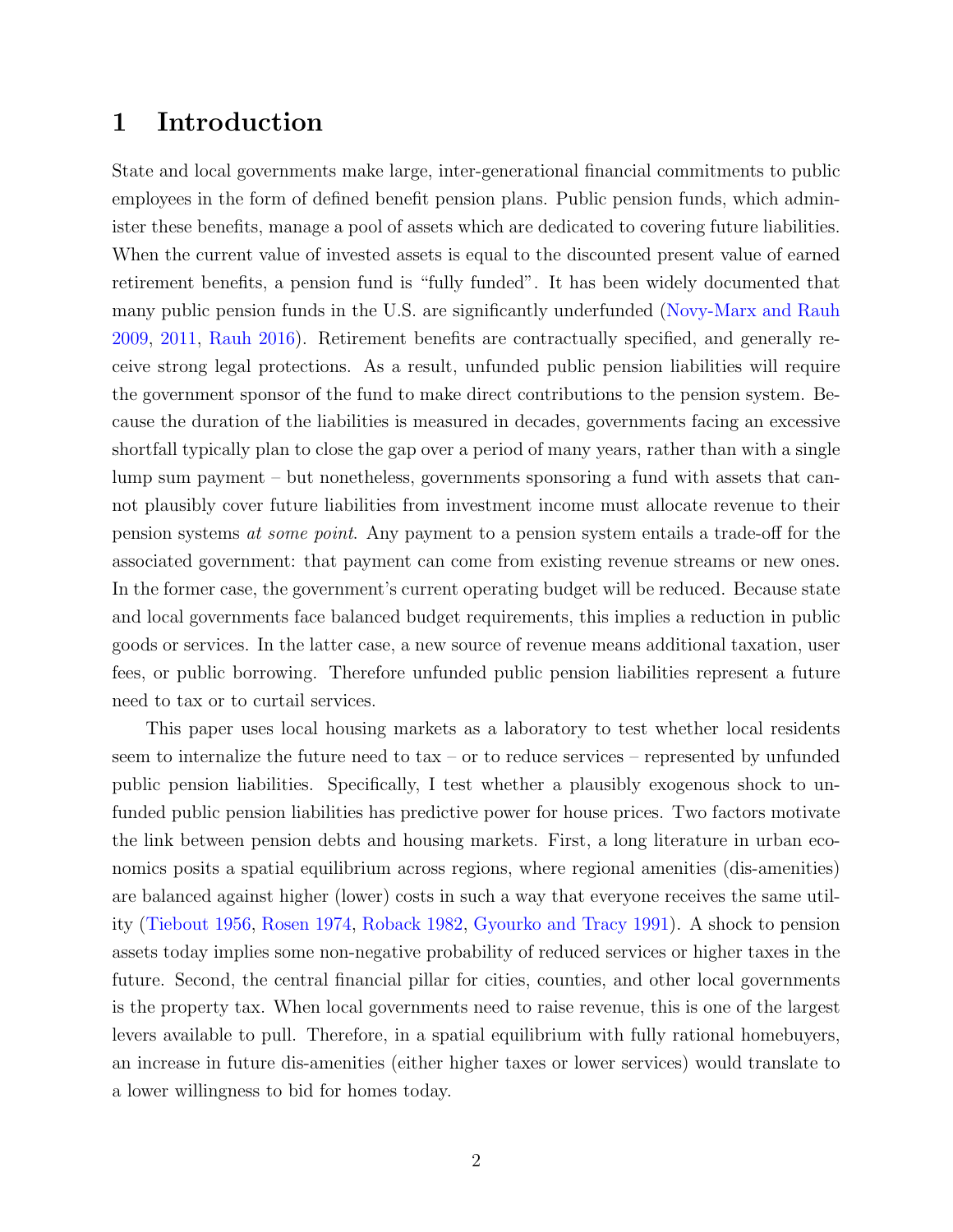My main empirical exercise tests whether changes in unfunded pension liabilities affect subsequent house price growth. I estimate cross-sectional forecast regressions of home price growth on changes in unfunded pension liabilities during the Great Recession (2007-2010). The measure of home-price growth comes from microdata of property-level transactions, and uses repeat sales. This data extends to 2016 and so I am able to trace out the dynamics of capitalization up to six years after the shock to unfunded liabilities.

My measure of changes in unfunded liabilities comes from a novel panel dataset of financial flows for large pension funds which I obtain from hand-collected public accounting documents. To compute a total amount of unfunded pension liabilities associated with any given property, I aggregate unfunded liabilities to the level of a government network: a region that holds fixed the set of geographically overlapping pension funds and associated sponsor governments. It is the taxing authority of these sponsor governments which ultimately backstops pension debts. By definition, every home within a government network faces the same set of public pension funds and sponsoring governments, and therefore is subject to the same financial burden from pension systems. I normalize the measure of unfunded liabilities by the 2010 level of general revenue for the entire government network.

I choose the Great Recession setting because pension funds experienced large losses in their investment portfolio during these years, and as a result I can observe large shifts in unfunded pension liabilities. Across government networks in my sample, the median shock to unfunded liabilities during this period was .42: this represents a bit less than half a year's worth of revenue in additional pension debts. Investment returns during this period are at least quasi-exogenous with respect to regional home price movements, as asset returns during 2008-2009 were primarily driven by macroeconomic shocks. However, there is still an endogeneity concern. Regions forecasting low economic growth might plausibly take on additional investment risk in an attempt to raise asset returns and thereby avoid having to send operating dollars to the retirement system in future years. In this case, asset losses during the Great Recession would be highest (and increases in unfunded liabilities largest) for those regions already predicting low future economic growth. In other words, changes in unfunded liabilities may well be endogenous with respect to persistent factors that affect regional home price growth.

To avoid introducing bias from this endogeneity, I construct an instrument for unfunded pension liabilities. I first obtain detail on fund asset class allocation. Then, using an asset pricing model, I compute the unexpected realized return to each asset class during 2008-2009. This unexpected return is the forecast error between the realized asset class return and the expected return based on asset class factor loadings in the Fama French 3-factor model [\(Fama and French](#page-18-3) [1993\)](#page-18-3). I argue that from the standpoint of regional economic conditions,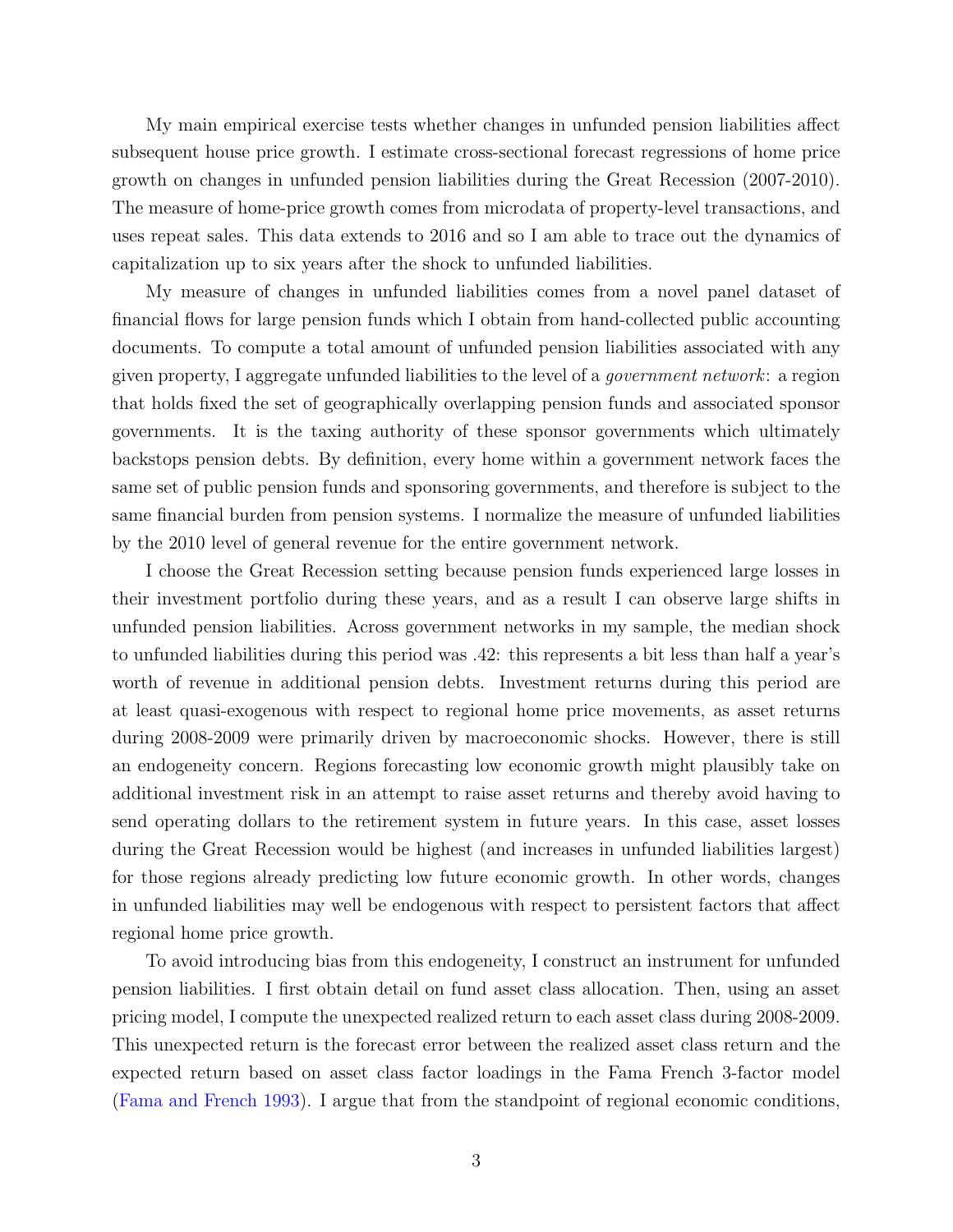unexpected return to broad asset classes should be considered as good as randomly assigned, making this a valid instrument.

My overall results show that unfunded pension liabilities are capitalized into home prices, with a delay of several years. I first show that there is no evidence of contemporaneous capitalization: shocks to pension debts during the Great Recession are not reflected in home price growth during this same period. I then use the longest forecast period feasible in this data and test for capitalization by 2016. The IV estimate reflects 3.1 percentage points lower home price growth in response to an increase in unfunded liability equivalent to a year's worth of revenue. For the median house (200k) and the median shock (42% of annual revenue), this is a reduction of \$2,600. To trace out the dynamics of capitalization, I repeat the forecast specification for each year between 2011 and 2016. Because this specification uses repeat sales, each coefficient is estimated based on a different set of homes. I find weak evidence of capitalization by 2014; point estimates are negative by 2012, but most coefficients are not statistically significant. I then show strong evidence of heterogeneity by home value. Within each government network I split the sample by median home value (using the 2010 price). For lower priced homes there is no evidence of negative capitalization. For higher priced homes, there is strong and significant evidence of negative capitalization by 2012. By 2016, for the median high-priced home (330k) subject to a median shock, my estimates suggest \$10,250 less price appreciation over the six year period.

This research adds to the literature exploring the extent and effects of public pension under funding. [Novy-Marx and Rauh](#page-18-0) [\(2009,](#page-18-0) [2011\)](#page-18-1) and [Brown and Wilcox](#page-18-4) [\(2009\)](#page-18-4) document that unfunded public pension liabilities are large and under-reported relative to the (minimal) economic risk of future commitments. [Rauh](#page-19-0) [\(2016\)](#page-19-0) documents that annual financial flows to retirement systems are inadequate to close, or even hold static, funding gaps for the vast majority of states and large city governments. [Myers](#page-18-5) [\(2019\)](#page-18-5) models the relationship between risky pension debts, public services, and municipal insolvency. Using data from California, he estimates that stock market shocks to pension assets significantly increase the likelihood that municipal governments declare a fiscal emergency.<sup>[1](#page-0-0)</sup> [Boyer](#page-18-6) [\(2020\)](#page-18-6) shows that higher unfunded liabilities within state pension plans subsequently increase state borrowing costs. The contribution of this paper is to show real economic effects of public pension underfunding. I show that unfunded pension liabilities directly affect the path of home prices. Homes are the most valuable asset for most households,<sup>[2](#page-0-0)</sup> and therefore the pass-through from pension debts to real estate prices means that the financial structure of retirement systems is not

<sup>&</sup>lt;sup>1</sup> In California, such a declaration is often a necessary step in establishing eligibility to raise local tax rates under state legislation intended to limit such increases.

<sup>2</sup> 2016 Survey of Income and Program Participation, 2014 Panel, Wave 4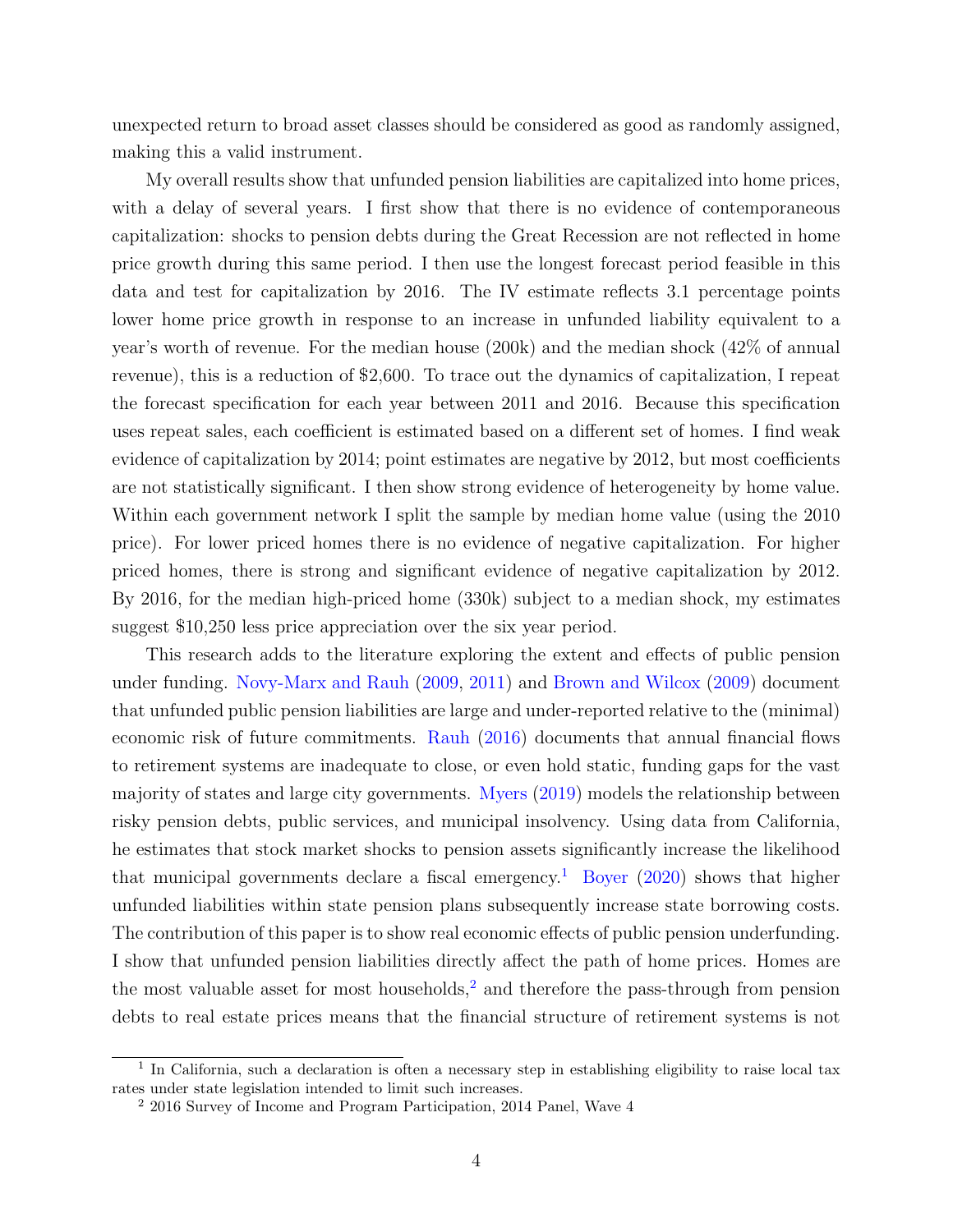simply an accounting nuance related to off-balance sheet debt of the municipal corporation, but rather a meaningful choice than can measurably impact household financial well-being.

The paper proceeds as follows. Section [2](#page-4-0) presents background details on public pensions plans in the U.S. and describes the empirical strategy. Section [3](#page-9-0) details the data used. Section [4](#page-12-0) presents the results. Section [5](#page-15-0) concludes.

### <span id="page-4-0"></span>2 Setting and Empirical Strategy

## 2.1 Unfunded Public Pension Liabilities Represent A Cost to Local Taxpayers

Employer sponsored pension plans broadly fall into one of two categories: defined benefit (DB) or defined contribution (DC). In the former, payments made during retirement are set in advance according to a formula which generally depends heavily on years of service and salary level while working. In DC plans, retired employees are entitled to the individual contributions which have been made in their name plus investment proceeds. The distinction is where the risk lies: in DB plans, payments are fixed and therefore risk lies with the plan sponsor. For DC plans, the level of payments depends on investment returns achieved by each individual retiree account, and therefore the risk lies with the employee.

In the mid-20th century, the majority of workers in both the public and private sector were covered by defined benefit pension plans [\(Munnell et al.](#page-18-7) [2007\)](#page-18-7). The last several decades have seen a large shift towards DC plans in the private sector, however DB plans have remained prevalent in the public sector. In 2019, 86% of state and local government employees had access to a defined benefit pension plan.[3](#page-0-0) Every state in the US provides DB pension benefits to retirees, along with many large counties, cities and independent local governments (such as school districts).[4](#page-0-0) In addition, larger local governments commonly sponsor their own DB pension plans. In 2017, the U.S. Census Annual Survey of Public Pensions reflects 433 county-level plans, 4,320 plans provided by cities and townships, 439 plans provided by autonomous quasi-governmental entities (predominantly municipal utility districts, transportation authorities, or fire districts) and 20 plans sponsored by independent school districts. Smaller counties and towns also provide DB pension benefits, but often delegate management to a state-level "multi-employer" plan rather than establishing a distinct

<sup>3</sup> Bureau of Labor Statistics, National Compensation Survey- Benefits, data series NBU31900000000000028290.

<sup>4</sup> Two states, Alaska and Michigan, no longer provide any DB option for new employees [\(Munnell et al.](#page-18-7) [2007\)](#page-18-7), however both states manage legacy DB systems with ongoing commitments to current retirees.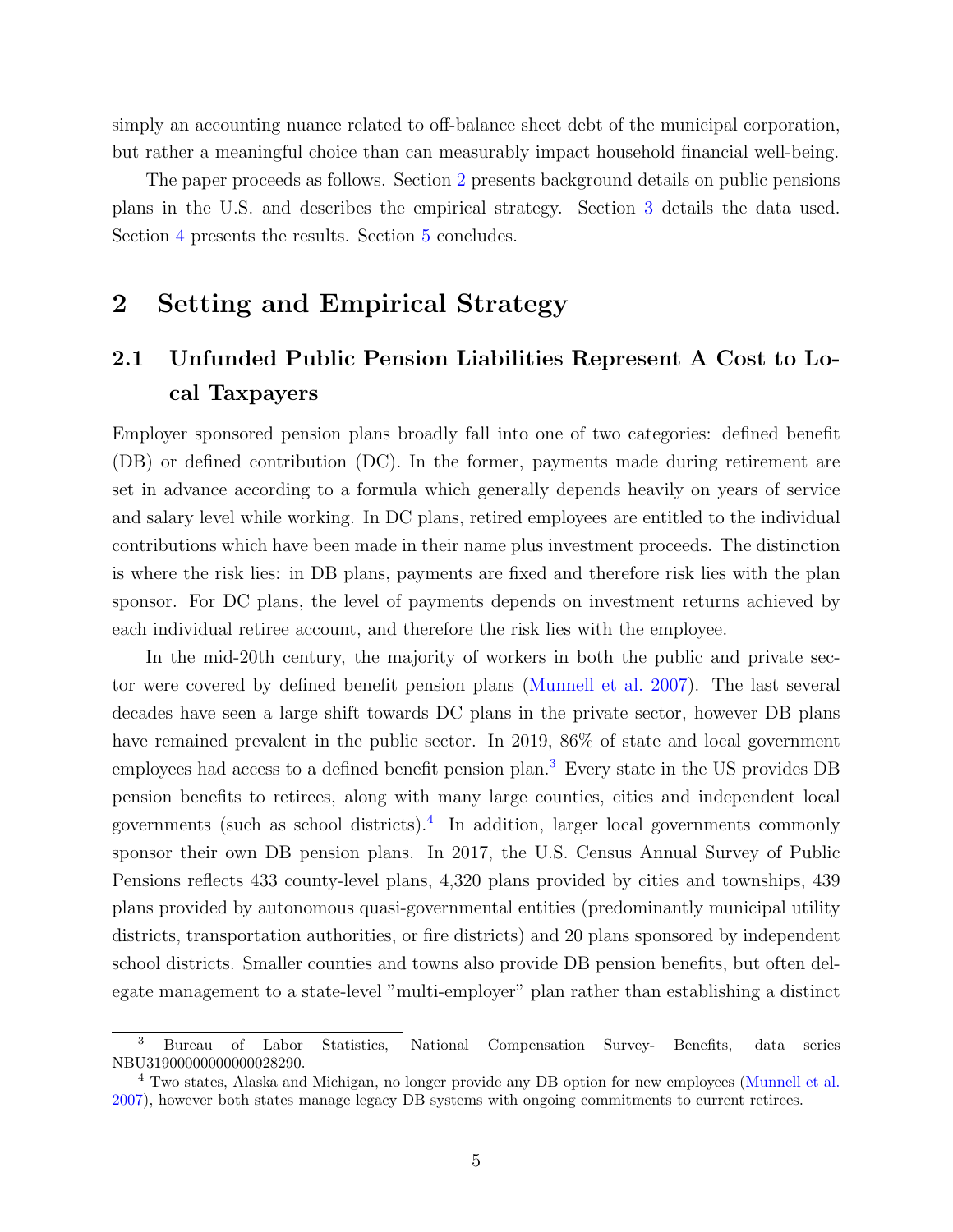pension fund. In 2017, there were 291 state-level DB pension plans across the U.S.[5](#page-0-0)

A public employee earns DB retirement benefits during her years of service. The exact methodology for determining benefit levels is typically moderately complex and is often an outcome of collective bargaining between public sector unions and the employing government. An illustrative example would specify that any employee serving a minimum of 20 years would be entitled to receive annual benefits upon retirement equal to 80% of the average salary of her top three earning years. In addition, these benefits might be indexed to inflation in some way, and could include some provision for proportional reduction if the total years of service failed to exceed 20. While there are several differing accounting methodologies for exact measurement of future payments [\(Novy-Marx and Rauh](#page-18-1) [2011\)](#page-18-1), the broader principle is simple: employees earn today benefits which will be paid in the future.

Pension fund liabilities are, therefore, financial commitments made by state and local governments. To cover these liabilities, pension funds manage a pool of invested assets. The source of these assets is contributions from employees (if these are required under the employment contract) and contributions from the plan sponsor. Public accounting standards require pension funds to make annual disclosures concerning the fiscal stability of the pension system.<sup>[6](#page-0-0)</sup> As discussed below, there are accounting nuances in the measurement of both sides of a pension fund's balance sheet. This paper relies on the reported market value of assets (MVA), along with the standard measure of liabilities reported in pension fund accounting documents. This measure, "Actuarial Accrued Liability" (AAL), is intended to capture the present discounted value of future benefit payments that have already been earned by employees.<sup>[7](#page-0-0)</sup> The top line measure of DB pension fund fiscal stability is a funded ratio: if the fund's MVA is equal to it's AAL, a plan is 100% funded.

It is a stylized fact that most public pension funds in the U.S. are less than 100% funded. Of the 193 funds in my final sample, 187 had a funded ratio less than 1 as of 2010. The median funded ratio is 69%. [Rauh](#page-19-0) [\(2016\)](#page-19-0) detail similar under-funding in 2017 for 649 of the largest state, county, and city pension plans in the U.S. A gap between the current value of a fund's assets and its liabilities is referred to as unfunded liability - or, more precisely, "Unfunded Actuarial Accrued Liability" (UAAL).[8](#page-0-0) Future cash flows to employees generally receive strong legal protections: in most U.S. states this takes the form either of explicit constitutional protections for pension benefits, or judicial recognition of retirement benefits

<sup>5</sup> Author's calculations using Annual Survey of Public Pensions 2017 data files.

<sup>6</sup> This paper relies on disclosures mandated by Governmental Accounting Standards Board (GASB) Statements 67 and 68.

<sup>&</sup>lt;sup>7</sup> In keeping with GASB Statement 67, the term "Actuarial Accrued Liability" denotes the same concept as "Total Pension Liability" - another commonly used term.

<sup>8</sup> A negative UAAL value would represent an excess of assets relative to liabilities.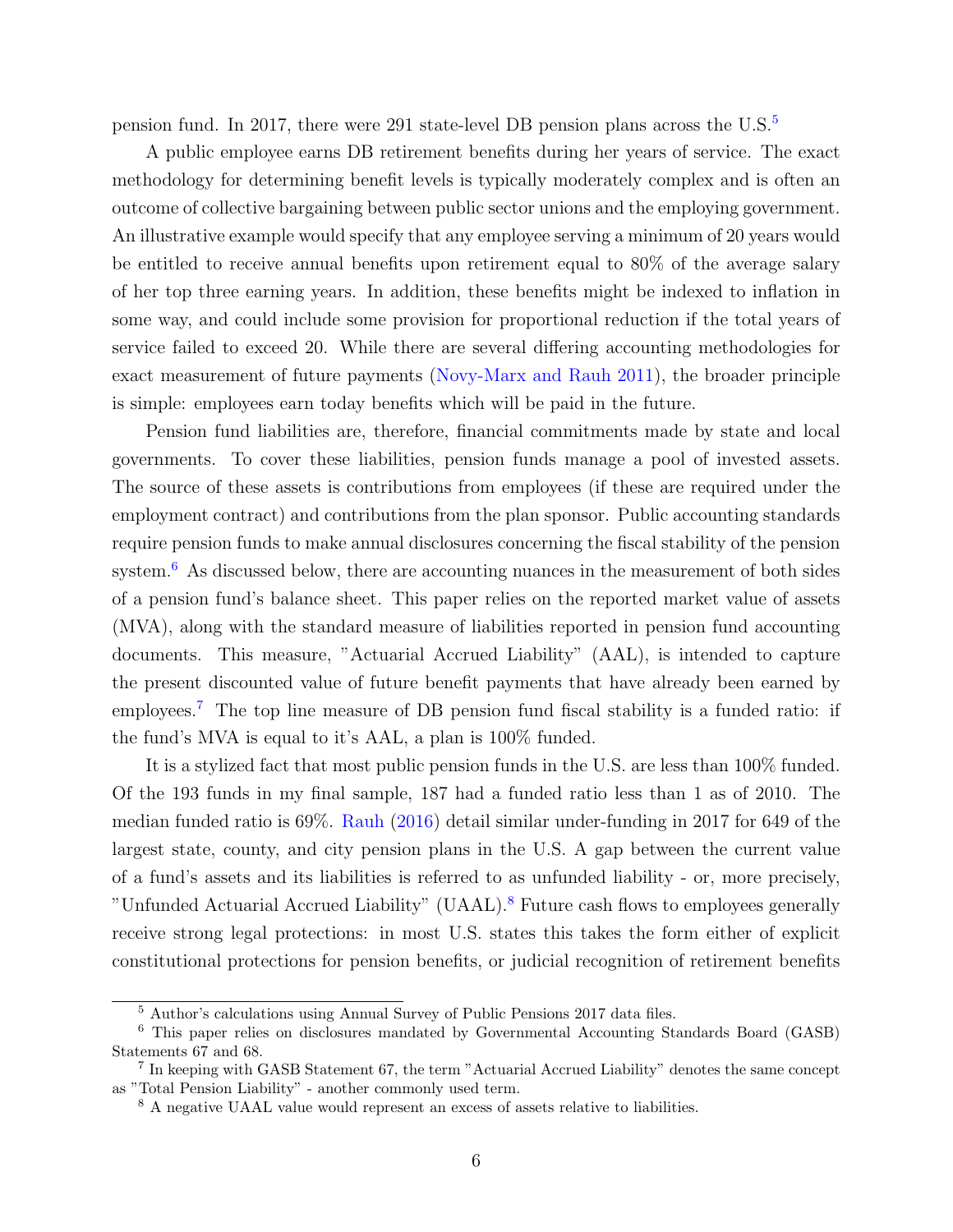as contractually protected obligations of the state or local government [\(Brown and Wilcox](#page-18-4) [2009\)](#page-18-4).

UAALs, therefore, are a form of public debt. From the standpoint of local residents, an increase of \$1 UAAL represents an additional financial claim on the local government, for which tax payers are ultimately responsible. Although pension obligations are paid out over decades, meaning that necessary increases in taxation could be very far into the future, the principle of Ricardian equivalence holds that taxpayers will internalize today a reduction in wealth implied by any need to impose taxes in the future [\(Ricardo](#page-19-4) [1824,](#page-19-4) [Barro](#page-18-8) [1974\)](#page-18-8). The fact that pension liabilities are measured in present value makes the valuation of these future debts particularly simple. If all taxpayers have the same individual discount rate as that chosen by the local pension system, then local residents would value an additional dollar of UAAL as a (collective) cost of \$1. Even without the restrictive assumption of homogeneous individual discount rates, the broader point holds: a positive shock to UAALs represents a strictly negative wealth shock to local residents in aggregate.

One technical note is important. There are large, meaningful nuances in the measurement of pension liabilities – most saliently the rate at which future benefit payments are discounted to the present. Funds are currently constrained to use their long-term expected rate of return on investments, or a high-quality municipal bond rate for highly underfunded plans.[9](#page-0-0) . Many economists have argued that a lower discount rate is appropriate in order to match the essentially risk-free nature of the benefit payments [\(Lucas and Zeldes](#page-18-9) [2006,](#page-18-9) [Brown and Wilcox](#page-18-4) [2009,](#page-18-4) [Novy-Marx and Rauh](#page-18-0) [2009,](#page-18-0) [2011\)](#page-18-1). For purposes of this paper, I measure fund liabilities as stated in the fund's public accounting documents, without making any adjustment to harmonize discount rates. The empirical analysis rests on changes in unfunded liabilities driven by changes in asset values. In this first-difference specification, any measurement error on the liability side will be differenced out as long as that error is constant over a period of 1-2 years. As the level pension fund liabilities is an extremely slow-moving variable, especially relative to asset values during times of market volatility, I argue this simplification will not alter my results in any meaningful way.

#### 2.2 Is Pension Debt Reflected In House Prices?

I use local housing markets as a laboratory for testing whether local residents are, in fact, sensitive to the costs embodied by pension UAALs. Property taxes are the largest source of revenues for local governments. For the average local government, property taxes comprise

<sup>&</sup>lt;sup>9</sup> GASB Statement 68.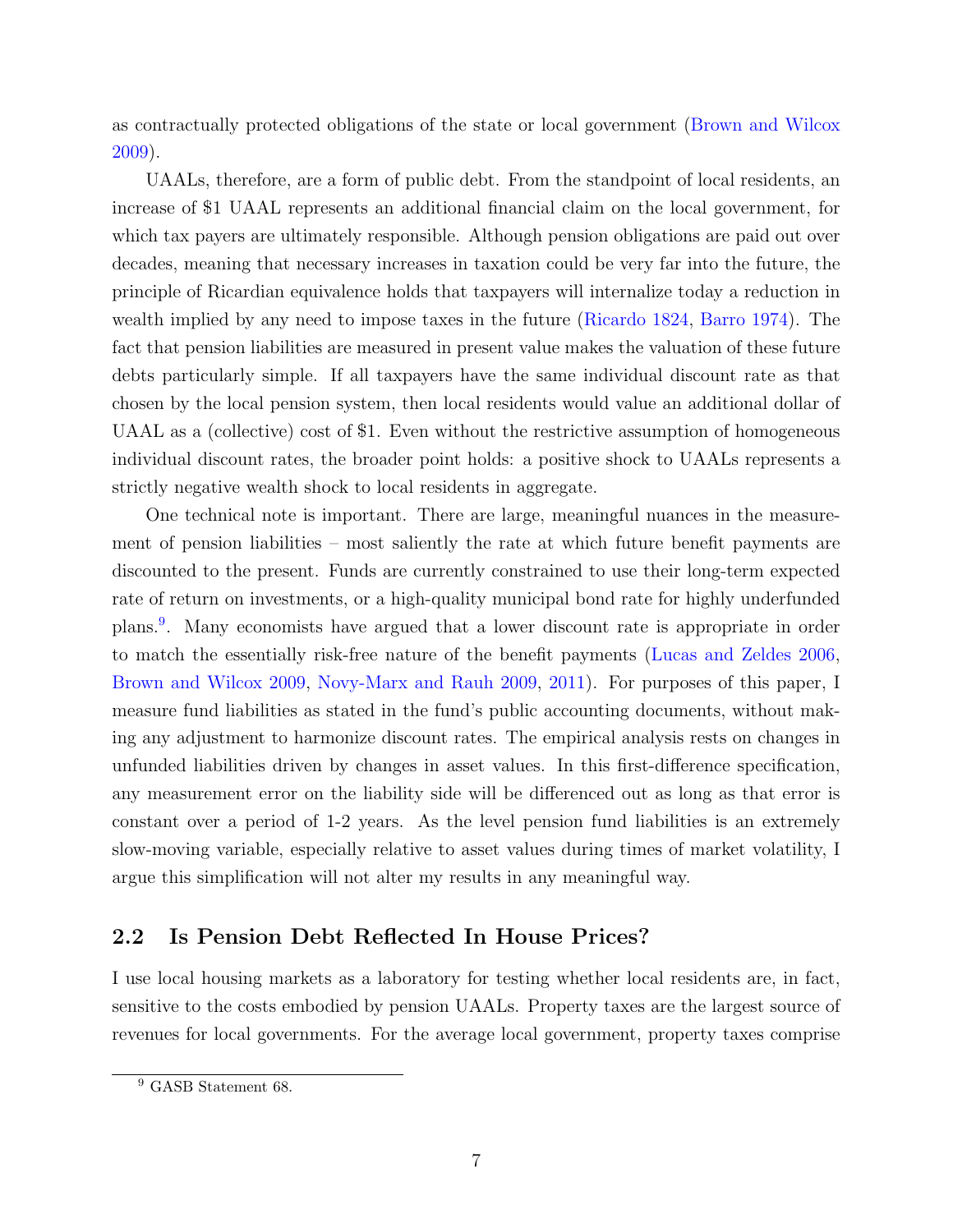$56\%$  of the total revenue streams which local authorities can directly affect.<sup>[10](#page-0-0)</sup> This makes it quite plausible that future revenue shortfalls will be closed by increasing property taxes. However, local governments certainly have a range of levers to pull in order to close fiscal shortfalls. This might include increasing user fees for any range of services provided by local governments (such as permits, inspections or licensing) or simply reducing spending in other categories. Of course all of these actions will also most directly affect local residents.

A central tenet of urban economics is the notion of spatial equilibrium, which holds that individuals are mobile and prices adjust until a constant level of utility is achieved across regions [\(Tiebout](#page-19-1) [1956,](#page-19-1) [Rosen](#page-19-2) [1974,](#page-19-2) [Roback](#page-19-3) [1982,](#page-19-3) [Gyourko and Tracy](#page-18-2) [1991\)](#page-18-2). In this framework, an exogenous increase in some future need to tax faced by one region would imply either a reduction of some cost or an increase of some non-pecuniary amenity. Amenities (typically viewed as things like weather or natural resources) are presumably fixed in short run. Given the central role of the property tax in local finances, this paper tests for a reduction in local housing market costs.

My central empirical exercise is a series of cross-sectional forecast regressions of change in house prices on a shock to unfunded pension liabilities. Using the forecast horizon from 2010 to 2016 as an example, the estimating equation would be:

<span id="page-7-0"></span>
$$
\Delta log(p_{i,g,2010-16}) = \alpha_{state} + \beta \Delta U A A L_{g,2007-10} + \Theta \Delta X_{g,2010} + \epsilon_{i,g}
$$
(1)

In this regression i denotes a home and  $g$  denotes a government network. The variable of interest, ∆UAAL, denotes total changes in unfunded pension liabilities between 2007 and 2010 for all funds sponsored by governments that contain home i (the government network). The methodology used to define government networks is described in greater detail in Section [3.](#page-9-0) This variable is scaled by 2010 total general own-revenue for the government network. A one unit shift in  $\Delta U A A L$ , therefore, would represent additional pension debt equal to a year's worth of revenue for all the sponsoring governments.<sup>[11](#page-0-0)</sup> The dependent variable is the log difference in home price between 2010 and 2016. By design, therefore, the sample is limited to homes which sell in 2010 and sell again in 2016.  $X$  is a vector of government-level controls for economic factors (measured as of 2010) that would be presumed to affect both public budgets and home prices.

The null hypothesis of  $\beta = 0$  is that changes in unfunded pension liabilities have no ability to forecast changes in house prices. Any null result in equation [1](#page-7-0) would not rule

<sup>10</sup> Author's calculation using Census of Governments data.

<sup>11</sup> "Own revenue" excludes revenue from intergovernmental transfers, and is the component of revenue which a given government can directly affect.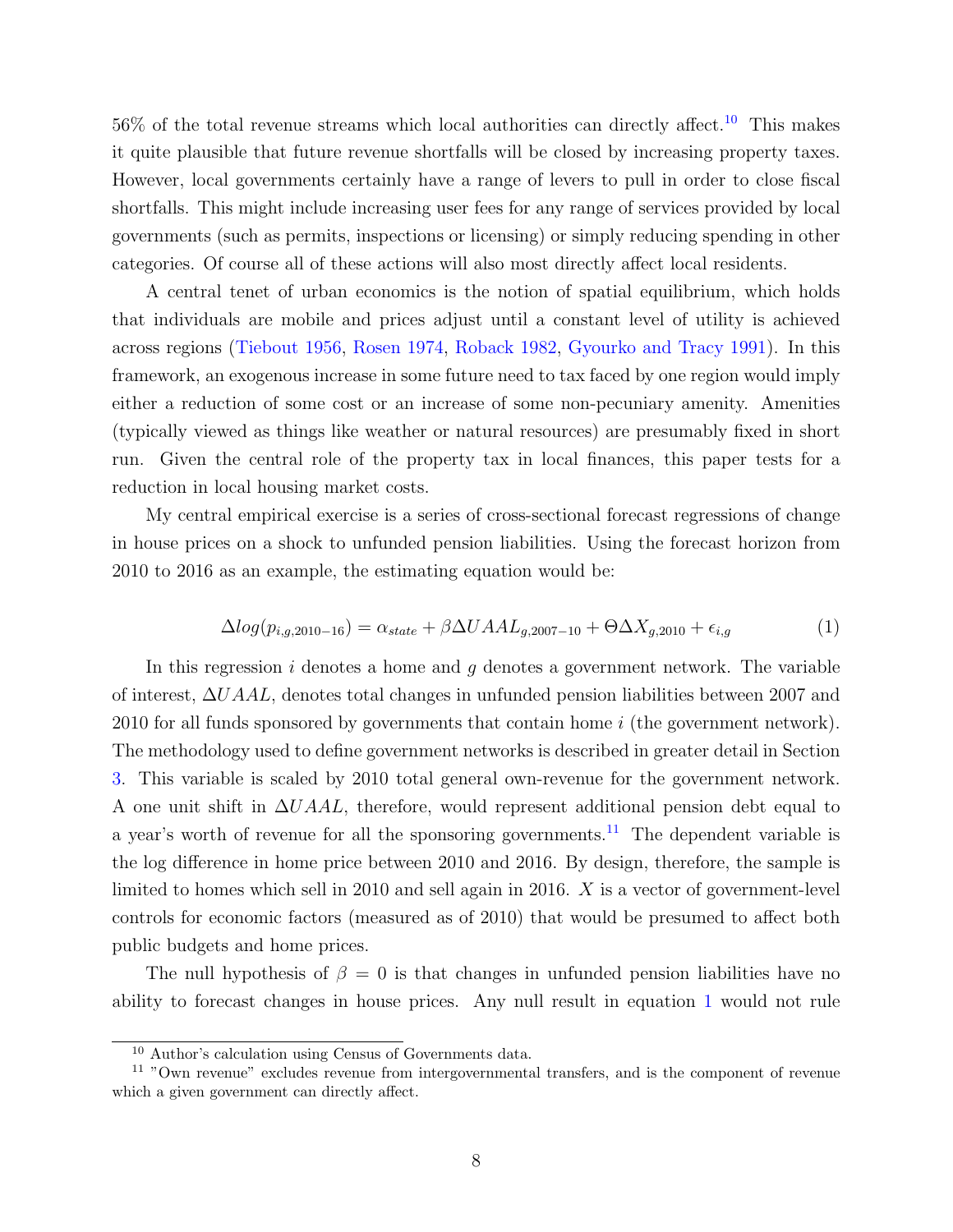out that unfunded liabilities are very quickly capitalized into house prices. I show that evidence from a contemporaneous cross-sectional regression does not support this notion. One limitation of any null finding in this analysis is that I cannot rule out capitalization at any remove of more than 6 years.

Large investment shocks to funds assets during this period represent plausibly exogenous shifts in UAALs. The financial crisis in 2008-2009 resulted in large losses across many asset classes. Pension funds, which often seek passive exposure to a broad market portfolio, saw large losses during this period. Across the 109 government networks analyzed in this paper, every one realized net losses during 2008 and 2009. During fund fiscal year 2008, 96% of individual funds lost money; for 2009,  $57\%$  of individual funds lost money.<sup>[12](#page-0-0)</sup>

Although negative returns on invested assets during 2008 and 2009 are more likely driven by the macroeconomic shock of the Great Recession than local economic conditions (which one would expect to correlate with local home prices), fund returns may still be endogenous with respect to house prices. Regions facing economic challenges may have underfunded pension plans as a result of financial constraints. If these regions seek to make up the shortfall by taking additional risk exposure with invested pension assets, then negative returns during a broad market downtown would positively covary with local economic stress. The latter would presumably be reflected in house prices through a range of channels.

To address this endogeneity, I construct an instrument for changes in UAALs. I obtain data on funds' asset allocation from the US Census of Governments. I then use an asset pricing model to predict expected returns for each asset class. For each asset class, I take the unexpected return to each asset class – the forecast error – and aggregate to the fund level using the reported asset class weights. I use this total unexpected return as an instrumental variable in a two-stage least squares regression:

<span id="page-8-0"></span>
$$
\Delta log(p_{i,g,2010-16}) = \alpha_{state} + \beta \widehat{\Delta U A A L_{g,2007-10}} + \Theta \Delta X_{g,2010} + \epsilon_{i,g}
$$
\n(2)

$$
\widehat{\Delta U A A L_{g,2010-2007}} = \psi + \Theta unexpected\_return_{g,2009} + \delta unexpected\_return_{g,2008} + \nu_g. \tag{3}
$$

Like  $\Delta U A A L$ , unexpected returns are scaled by the 2010 general revenue for the government network. Unexpected return is computed for each fund and then aggregated to the government network level as (before scaling):

<sup>12</sup> Author's calculation using data assembled from fund financial disclosures.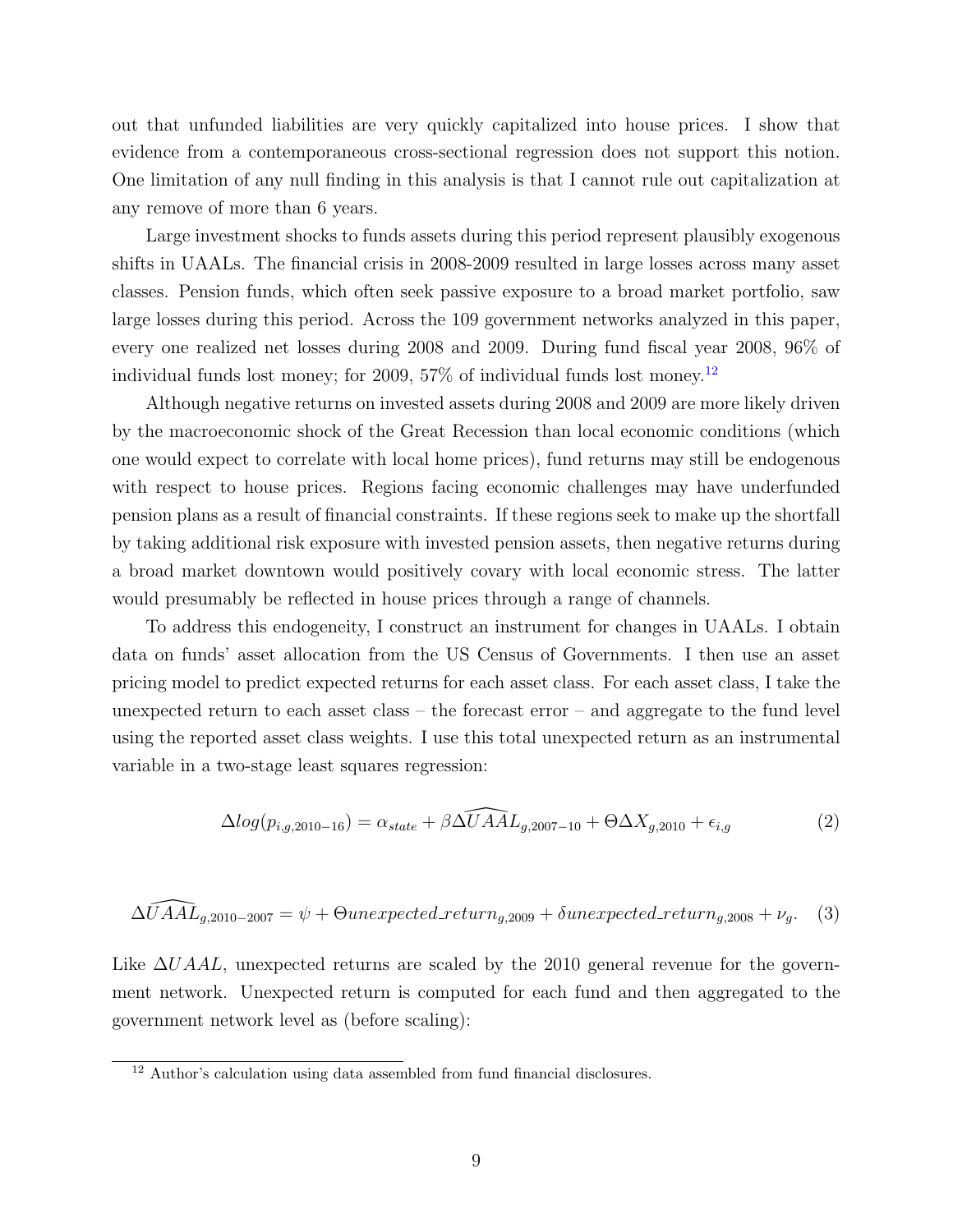unexpected\_return<sub>ft</sub> = 
$$
MVA_{f,t-1} \sum_{j} w_{fjt}(r_{jt} - E[r_{jt}])
$$
 (4)

where  $f$  indexes a fund and  $j$  indexes asset classes. Note that the realized returns are not indexed by either fund or government network; these are realized returns for the asset class benchmark. Expected return for each asset class is calculated using the Fama-French 3-factor asset pricing model, augmented with LIBOR [\(Fama and French](#page-18-3) [1993\)](#page-18-3):

$$
E[r_{jt}] = \hat{\beta}_L^j LIBOR_t + \hat{\beta}_M^j(r_m - r_f) + \hat{\beta}_{SMB}^j SMB_t + \hat{\beta}_{HML}^j HML_t + e_{jt}.
$$
 (5)

Asset class betas are estimated from historical returns of asset class benchmarks.

The logic of the instrument is this: in any given year, assets classes as a whole may underor over-perform relative to the asset-pricing model forecast. As long as these unexpected returns are orthogonal to regional drivers of home prices, the exclusion restriction will be satisfied. Given this, there are two ways of motivating instrument validity. The first is the standard asset pricing result that forecast errors in an asset pricing model are unpredictable [\(Froot and Frankel](#page-18-10) [1989\)](#page-18-10). If any regional factor could predict the forecast error in asset class performance, then in an efficient market, this would be incorporated into asset prices ex-ante. Another motivation recognizes this instrument is effectively constructed as a shiftshare instrument: the local vector of asset class weights is aggregated using national shocks. These weights are analogous to base-shares in a classic Bartik instrument, and the unexpected asset class return would be correspond to industry sector shocks [\(Bartik](#page-18-11) [1991\)](#page-18-11). Because the weights do not derive from a pre-period, they cannot be considered exogenous. However as [Borusyak et al.](#page-18-12) [\(2018\)](#page-18-12) show, base shares do not need to be exogenous as long as the shocks are numerous and sufficiently orthogonal to factors affecting the dependent variable (the condition is slightly weaker than full exogeneity). Viewed through this lens, the identification assumption in this setting becomes that asset class performance relative to the factor model prediction is exogenous with respect to regional economic factors. Given that these broad asset classes represent national or international investments, this seems a relatively mild assumption.

### <span id="page-9-0"></span>3 Data

### 3.1 Novel Pension Dataset

The core data of this paper is a novel panel dataset of unfunded liabilities and investment returns for just over 200 of the largest local DB pension plans in the country during 2006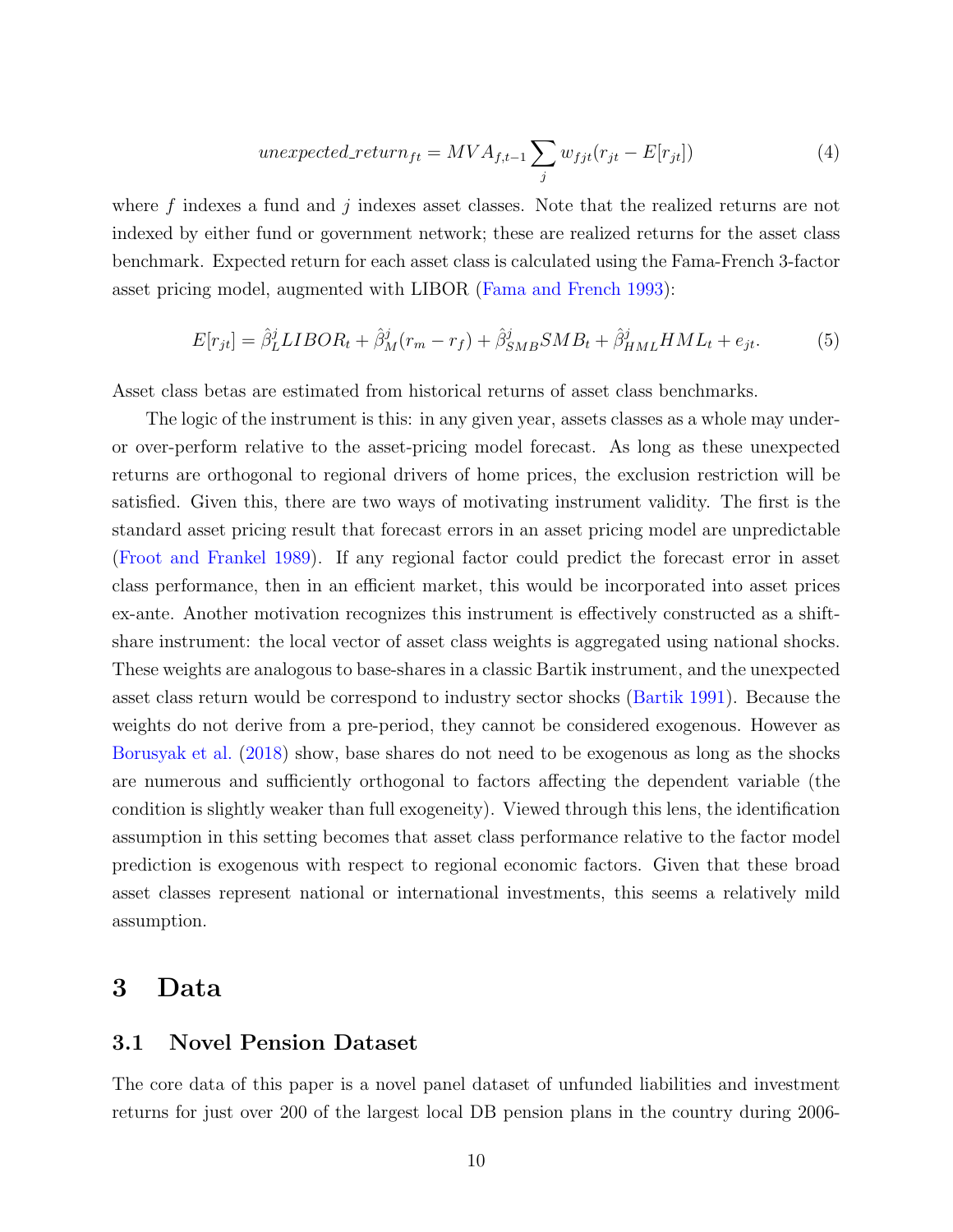2016. I extract this information by hand-collecting public accounting documents for each fund. There is a relative lack of any compiled dataset on local pension funds. The standard sources of data on public pensions are the Census Bureau's Annual Survey of Public Pensions and Government Finance Statistics. Neither of these surveys, however, asked funds to disclose liabilities until the 2017 vintage. As a result, it is not possible to ascertain a measure of unfunded liabilities from this data. To the best of my knowledge, the data used in this paper represents the broadest snapshot of local pension fund finances that has been compiled. There are other data which have partial overlap with my dataset. The Center for Retirement Research (CRR) at Boston College maintains a database spanning 190 large pension plans and extending back as far as 2001. At the time I collected data for this paper, the CRR resource focused primarily on states. In recent years, that database has expanded to include some large counties and cities. Joshua Rauh has also compiled more recent data beginning in 2016 on pension liabilities, which is made available through a Hoover Institution at Stanford University publication entitled Hidden Debts, Hidden Deficits [\(Rauh](#page-19-0) [2016\)](#page-19-0).

Local funds are those sponsored by sub-state governments: counties, cities, towns, and other regional public sponsors like independent school districts. I focus on local funds because it is these governments that derive a significant portion of their revenue through property taxes. Property taxes are not typically important for states, comprising less than 2% of total revenue in recent years.[13](#page-0-0) By restricting attention to local funds, I am focusing on pension debt that is most likely to impact home prices.<sup>[14](#page-0-0)</sup>

The data itself comes from disclosures mandated by the Government Accounting Standard Board Statement 67 and 68. These statements, issued in 2014, altered existing guidelines to expand the reporting detail required, most saliently around fund discount rates and the components of changes in Net Pension Liability (equivalent to UAAL). Pension funds disclose this information annually in a Comprehensive Annual Financial Report  $(CAFR)$ .<sup>[15](#page-0-0),[16](#page-0-0)</sup> GASB 67 mandated disclosure of ten years of historical information, which greatly enabled the compilation of the panel.

I first use the Census Bureau's Annual Survey of Public Pensions to identify the largest

<sup>&</sup>lt;sup>13</sup> Author's calculation using Census of Governments Government Finance Statistics, 2013-2016

<sup>&</sup>lt;sup>14</sup> As mentioned, state pension funds also often have large unfunded liabilities. For this reason, I use state fixed effects in all specifications. My estimates are, therefore, identified off of spatial variation in unfunded liabilities within a given state.

<sup>15</sup> A CAFR is the public sector equivalent of a 10-K filing, and GASB is the public sector counterpart to the Financial Accounting Standards Board. GASB is an independent non-profit organization and does not have regulatory enforcement authority. Nonetheless, public entities follow these standards very closely.

<sup>&</sup>lt;sup>16</sup> While most pension funds produce a separate CAFR, sometimes the information is disclosed in the CAFR of the sponsor government instead.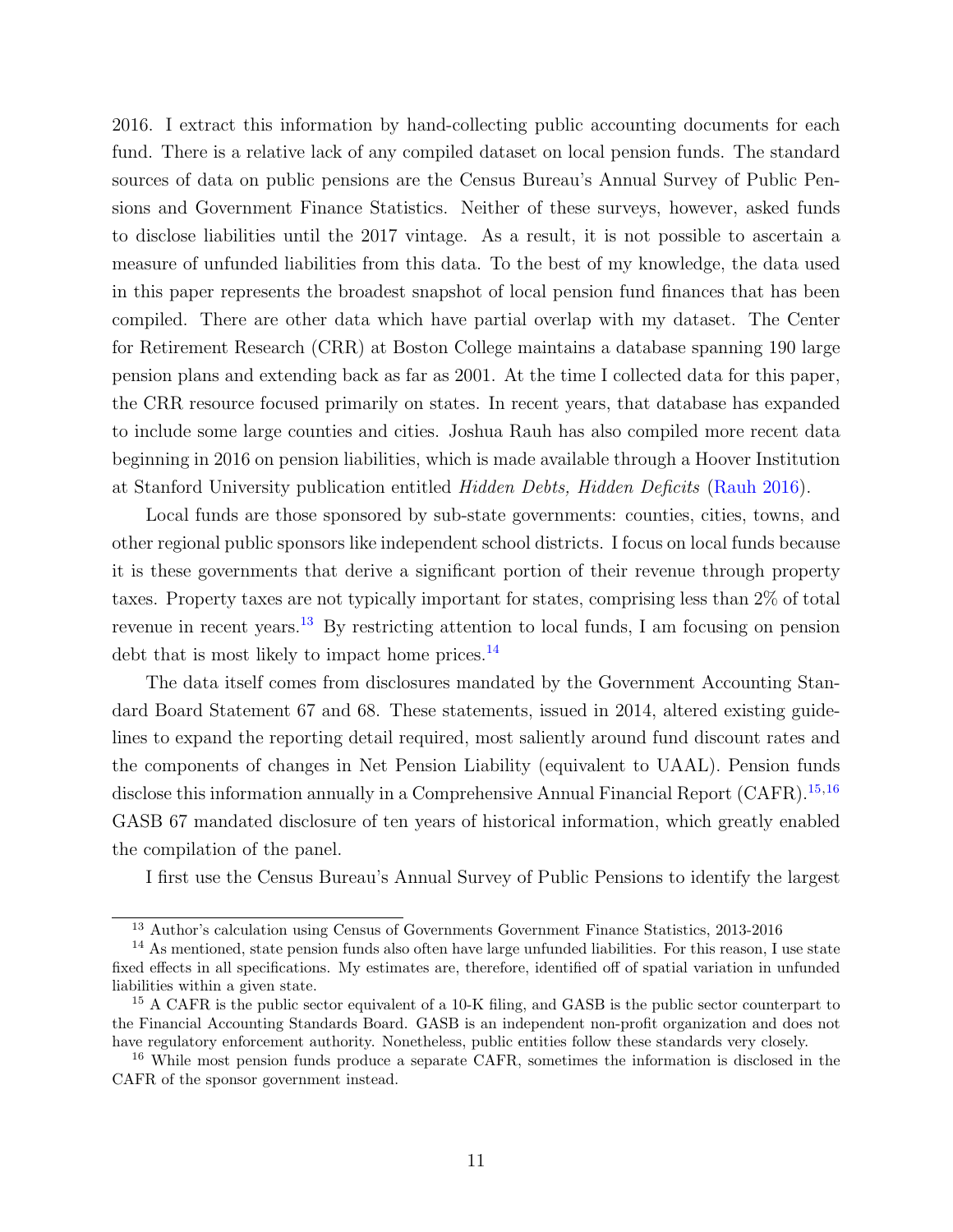pension funds in the U.S. by assets.<sup>[17](#page-0-0)</sup> Then, I hand-collect CAFRs for each fund and use these to build a panel of the following variables over the 2006-2016 period: market value of assets, actuarial value of assets, actuarial accrued liabilities, investment return, net investment income, required employer contribution, actual employer contribution, member contribution, and fund discount rate. My measure of UAAL is actuarial accrued liabilities (AAL) minus market value of assets (MVA). I use MVA rather than actuarial value of assets because the major feature of the latter is smoothing of investment returns.

It is common to have overlap in the geographic footprint for multiple pension funds. The canonical example is a large county which contains a large city: both of these government entities commonly sponsor funds. Residents of the city, therefore, would be associated with financial obligations for both the city and the county. Residents of the county located outside of the city will be associated only with the financial obligations of the county. Every home, therefore is associated with one government network: the unique combination of governments that contain that home. To form these networks, I use the precise latitude and longitude of the home (obtained from ATTOM) along with a shapefile delineating the boundary of each pension fund's sponsor government (obtained from Atlas Muni Data). I use standard GIS techniques to geo-associate the point location of each parcel with all governments containing it. By definition, every home that faces the same set of funds and sponsor governments belongs to the same government network. I aggregate UAALs across all funds within a given government network, and then normalize by 2010 total revenue for that government network. Returning to the canonical example, the regressor of interest would be:

$$
\Delta U A A L_{g,2007-10} = \frac{(U A A L_{county,2010} + U A A L_{city,2010}) - (U A A L_{county,2007} + U A A L_{city,2007})}{revenue_{county,2010} + revenue_{city,2010}}.
$$
\n(6)

It is relatively common for a city or county to sponsor several pensions funds (for instance, separate funds for teachers, police and fire, and general public administrators). Since my baseline analysis is conducted at the government network level, whenever I come across multiple funds sponsored by the same government, I collect information for those fund as well, even if they do not appear on the list of largest funds by assets.

<sup>&</sup>lt;sup>17</sup> The optimal list would include the largest funds by unfunded liabilities, however it is exactly this lack of data that the overall exercise seeks to address.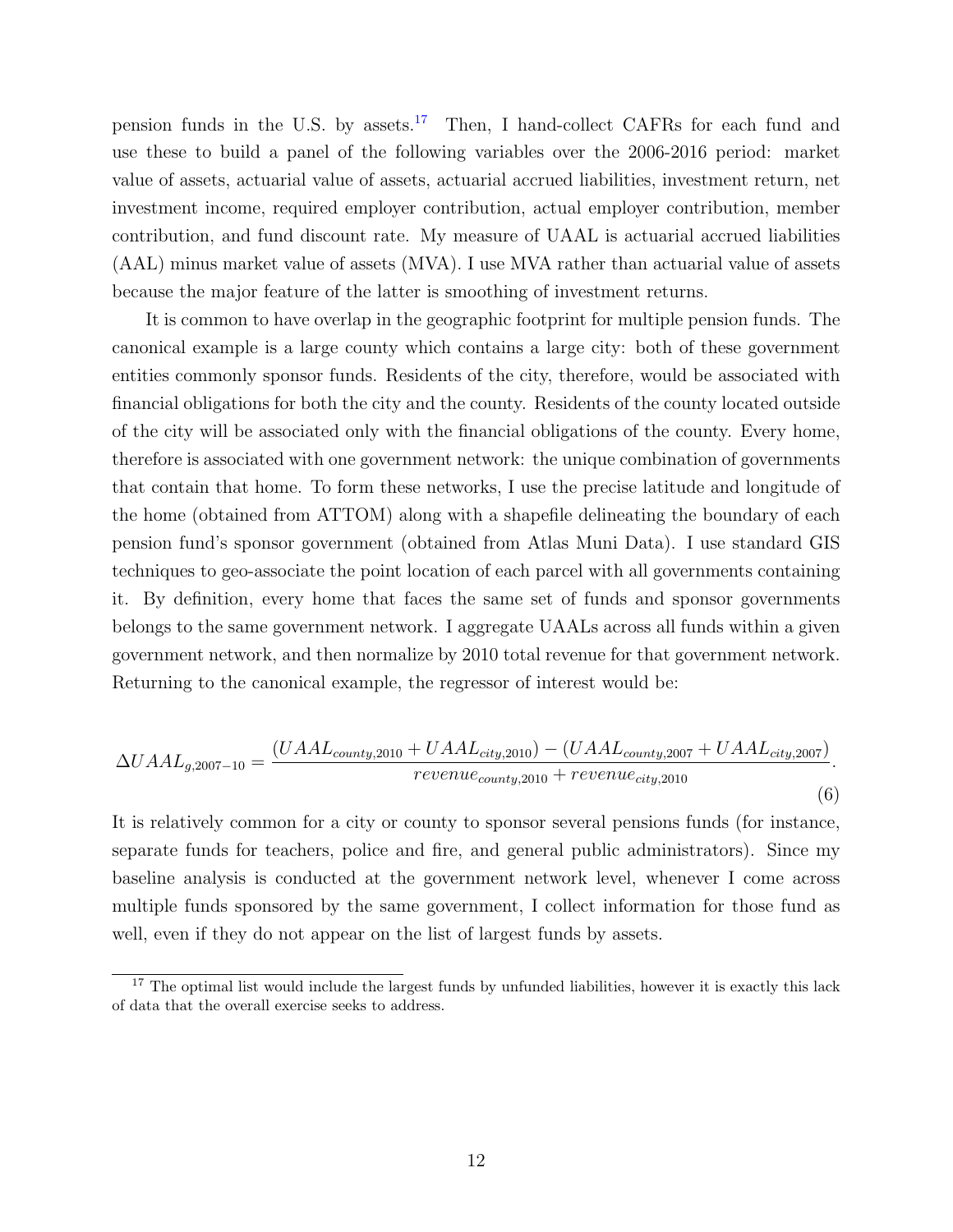#### 3.2 Other Data Used

In order to construct the instrument, I obtain information on fund asset allocation from the US Census of Governments, along with detail on total expenditures and revenues for sponsor governments. Fund holdings are classified into: cash, savings, US Treasuries, agency debt, state and local debt, corporate stocks, corporate bonds, mortgages, foreign stocks, real property, savings, and miscellaneous. For each asset class, I select a passive benchmark for which I can observe monthly returns. From The Center for Research in Security Prices (CRSP), I obtain the historical time-series for each benchmark extending back to 2005, and use these to compute monthly betas for each asset class between 2007 and 2009. (I compute rolling betas updated monthly using the return series from 2005 to the current month). Exhibit [1](#page-20-0) shows the list of asset classes along with the passive vehicle selected to represent that asset class.

For a measure of home prices, I obtain real estate transactions records from ATTOM. This is a comprehensive dataset of 53 million transactions between 1999 and 2016. Transaction data is sourced from county recorder offices. Each property is characterized by a unique identifying ID, which allows me to focus on repeated transactions. The recorder portion of the ATTOM dataset has several indicator flags for arm's-length transactions and partial interest sales, which collectively can be used to exclude transactions that may not provide an accurate signal of market value. I include only homes which sell in an arm's-length, full consideration transaction. Each property-year observation also includes a large vector of property characteristics, including size, number of rooms, age, and several binary indicators for various property features.

From the Census of Governments Government Finance Statistics, I obtain several fiscal aggregates for local governments: total revenues, general revenues (which excludes intergovernmental transfers), property tax receipts, total expenditures, and direct expenditures (which excludes capital spending). I construct regional economic controls using the Bureau of Economic Analysis Regional Economic Accounts for a range of county-level indicators, and information from Atlas Muni Data for demographic controls by government network.

### <span id="page-12-0"></span>4 Results

I present results in two sections. I first consider all homes in a government network together, and show: (i) a clear lack of immediate capitalization, (ii) negative capitalization at the longest forecast horizon, and (iii) weak evidence of negative capitalization during intervening years. Second, I repeat the analysis while allowing for heterogeneity by home value. There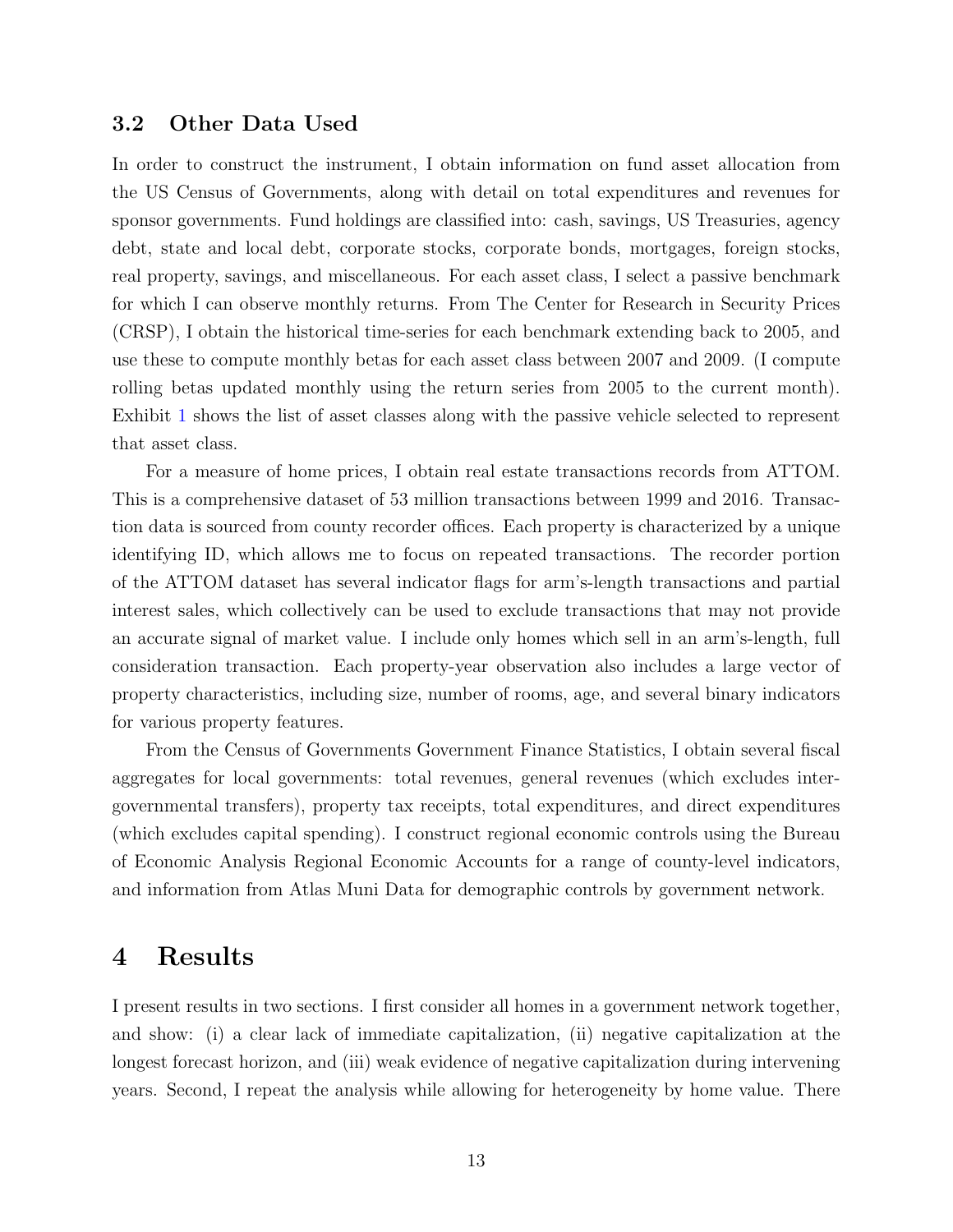is no evidence supporting negative capitalization for below-median price homes, and strong evidence of negative capitalization for above-median price homes.

#### 4.1 Results for All Homes

All regressions follow the form of equation [1](#page-7-0) (OLS) or [2](#page-8-0) (IV). The change in horizon induces only a change in the left-hand side variable. All forecast regressions use change in home prices between 2010 and 20XX, with  $20X \in [2011, 2016]$ . Contemporaneous regressions use the change in home prices between 2007 and 2010 – the same period over which the change in unfunded liabilities is measured. Signs are consistent: that is, a positive point estimate in the contemporaneous regression reflects positive growth from 2007 to 2010, and a positive point estimate in a forecast regression represents positive growth from 2010 onward. One noteworthy aspect of the empirical design is that the use of repeat home sales for the LHS variable means that a different set of homes is used for each forecast horizon.[18](#page-0-0)

Table [1](#page-24-0) shows the results from the contemporaneous regression. Column 1 shows the OLS estimate. Column 2 shows the 1st stage of the IV estimation, and column 3 shows the 2nd stage. Both the OLS and IV estimates are statistically insignificant, and are economically quite small as well. Column 2 shows that the instrumental variable has a strong first stage; the partial F-stat is 12.8 after clustering at the level of the government network. Because the set of homes changes with each forecast horizon, the first stage in the IV is mechanically slightly different in each regression. However, the changes are very small and the instrument has a strong first stage in each specification; I do not revisit first stage results in the discussion below.

Table [2](#page-25-0) shows the results for the long-horizon regression which tests capitalization over the 2010–2016 period. The OLS and IV estimates are quote close at just over 3 percentage points smaller growth in response to a 1-unit shock to unfunded liabilities (equivalent to a year's worth of revenue across all governments touching a given home). While the OLS estimate is highly significant, the IV estimate is significant only at 10%. Translating this estimate into real impact: the median value for  $\Delta U A A L$  in the data is .42. For the median home, transacting for 200k in 2010, situated in a region facing a median shock, the IV estimate implies a negative capitalization of \$2,604 over the next six years.

Together, these two findings establish slow capitalization of unfunded pension liabilities into home prices. Next, I exploit the richness of the house price data to provide a series

<sup>&</sup>lt;sup>18</sup> I do not preclude overlap in sample; a home selling in 2010 and again in 2012 as well as 2016 would be included in both the 2-year forecast regression and the 6-year forecast. Multiple repeat sales are relatively uncommon and results are robust to excluding such homes.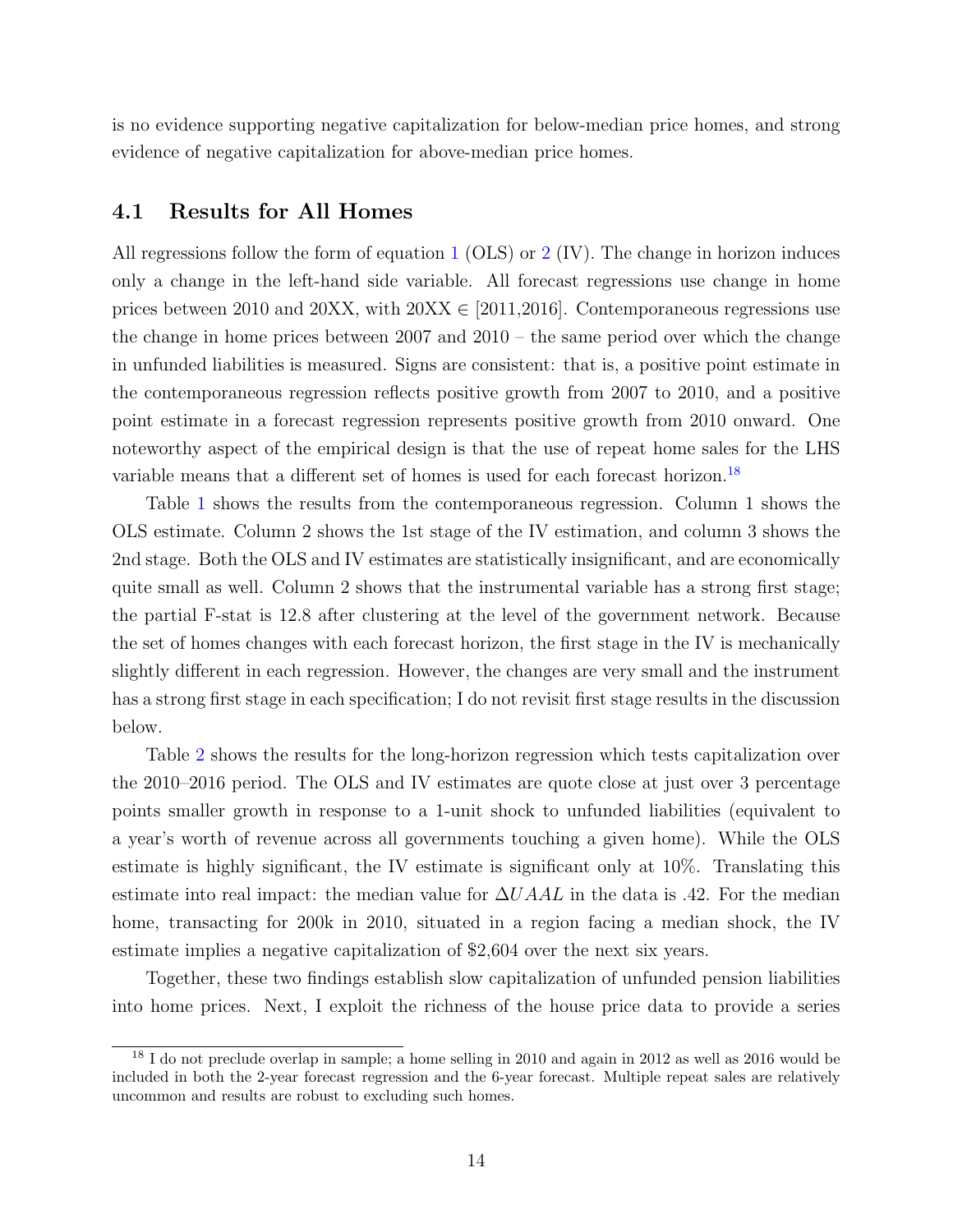of cross-sectional forecast estimates that trace out the dynamics of capitalization. Tables [4](#page-27-0) and [5](#page-28-0) show the regression output for OLS and IV estimates respectively. Figure [2](#page-21-0) shows the results graphically using the preferred IV specification. Two points are salient in Figure [2.](#page-21-0) First, there is very weak suggestive evidence of negative capitalization beginning after two years (in 2012). The IV point estimates are all insignificant, however, with the exception of the 2016 estimate which, as already shown, is significant only at 10%. As the next section will show, heterogeneity by home value is important for understanding results.

The second notable feature of Figure [2](#page-21-0) is the strongly significant estimate for 2011 which denotes positive capitalization of unfunded liabilities after one year. It is standard in the real-estate literature to assume that sales in successive years are a likely signal of home-flipping. So these properties may be meaningfully different from the properties used to produce forecast estimates at longer horizons. However, it is still difficult to think of a reason that orthogonal shocks to pension fund assets should affect the incentives of homeflippers or the returns to such a strategy over the next year. Another possibility is that sponsor governments of funds which realize large shocks to fund assets are, in fact, slower to begin filling the financial hole by rerouting dollars from their operating budget than are governments which realize smaller shocks.<sup>[19](#page-0-0)</sup> If the marginal benefit of the services provided with those dollars is initially more salient than the marginal debt, then one might expect services to be capitalized (positively) in the short run and debts only to be capitalized in the longer run (as the evidence in this paper shows). This is an ongoing avenue of research for this paper.

#### 4.2 Heterogeneity by Home Value

In this section, I show that capitalization is starkly heterogeneous by home value. If homeowners believe that future revenues will be raised through an increased property tax levy, it is possible that owners of higher valued homes might react more strongly. Certainly this would be a reasonable expectation if the expected additional levy were substantially progressive. The use of "mansion taxes" to address pubic revenue shortfalls has been an ongoing part of the political discourse in recent years, and so this is not a farfetched possibility.<sup>[20](#page-0-0)</sup>

Within each county, I classify homes as being "high value" or "low value" based on whether the transaction price is above or below the sample median. For all forecast regres-

<sup>&</sup>lt;sup>19</sup> For future versions of this paper, I anticipate being able to add empirical evidence that can speak to whether this is a reasonable hypothesis.

<sup>20</sup> See, for instance, "NYC Brokers Relieved as Mansion Tax Replaces a Pied-a-Terre Levy", Bloomberg News, April 1, 2019.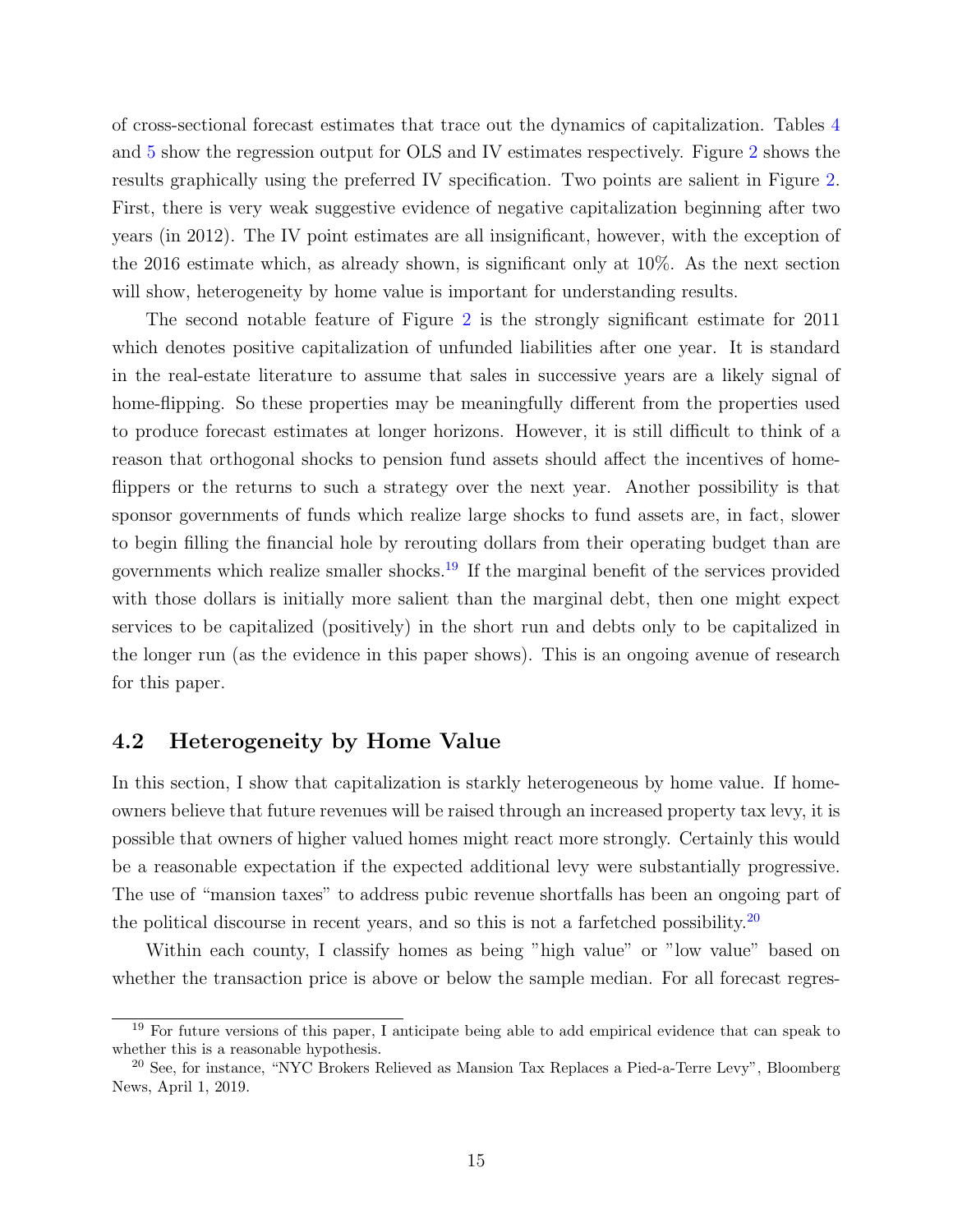sions, I classify homes on the basis of the 2010 transaction price. For the contemporaneous regression, I use the 2007 value for classification. This ensures that the classifying variable is predetermined with respect to the capitalization I am testing for. I then repeat each analysis of the preceding section with this sample split.

The findings are presented in Figures [3](#page-22-0) and [4.](#page-23-0) These figures use the preferred IV specification, and show the contemporaneous estimate to the left of the dotted red line, with the full set of estimates between 2011 and 2016 to the right of the red line. The regression table for the estimates underlying these figures is shown in Table  $6.^{21}$  $6.^{21}$  $6.^{21}$  $6.^{21}$  Figure [3](#page-22-0) shows the dynamic capitalization for low valued homes. As before, there is no evidence of contemporaneous capitalization. Also as before, this estimation reflects a positive capitalization in 2011. Over the remaining period, all point estimates are not only statistical zeros but are also positive.

Figure [4](#page-23-0) shows that high valued homes are driving the finding of negative capitalization. Both the contemporaneous and the 1st year (2011) point estimates are zero. Beginning in 2012, estimates are negative and strongly statistically significant. Although the largest point estimate is for the 2016 horizon, there is no evidence to suggest a downwards drift in capitalization. Rather, this looks like full negative capitalization of the shock to pension debts within approximately two years. In terms of magnitudes, the 2016 estimate suggests a reduction in appreciation of \$10,250. This figure is based on a median high value home (330k) facing a median shock to pension debts of 42% of sponsor government revenue. The lowest point estimate, at the 2013 horizon, suggests a reduction in appreciation of \$5,550. Table [6](#page-29-0) shows the regression output underlying Figure [4.](#page-23-0)

### <span id="page-15-0"></span>5 Conclusion

I test whether unfunded public pension liabilities are capitalized into house prices. Using data from public accounting documents, I assemble a novel panel data set of annual financial flows for more than 200 of the largest defined benefit public pension plans in the United States. I observe large quasi-exogenous shocks to fund investments during the Great Recession, which induce changes in unfunded liabilities. Given that individual taxpayers are the ultimate source of public revenues, and that local governments rely very heavily on property tax receipts, I argue that a rational homeowner would internalize increased expected future tax payments (or future curtailment of services) into home valuation. I show that changes in unfunded pension liabilities are not contemporaneously capitalized into home prices, and

<sup>&</sup>lt;sup>21</sup> Regression output for all OLS estimates and/or 1st stage estimates are available upon request. The sample-split regression output for the 2016 forecast horizon in Table [3.](#page-26-0)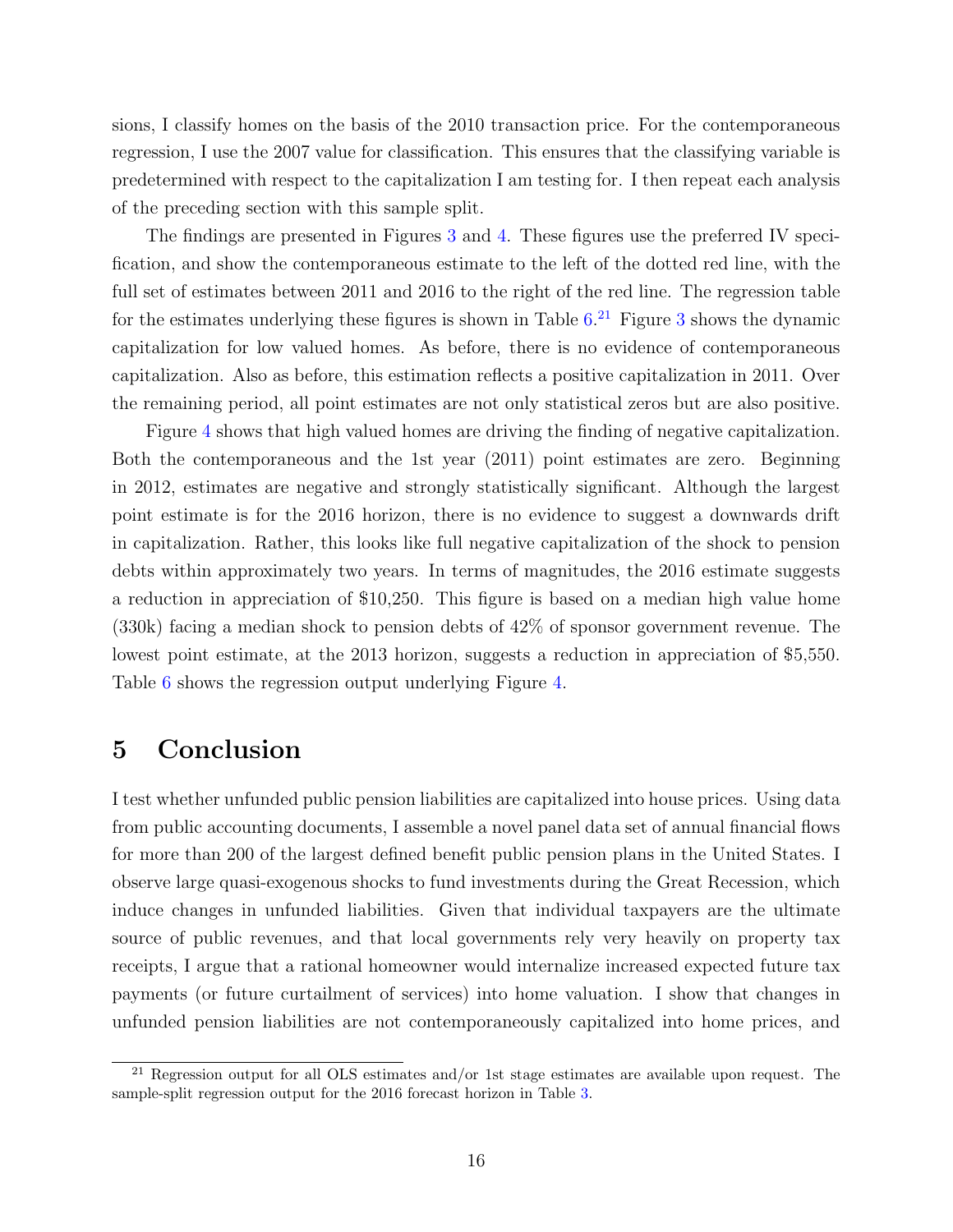therefore focus the analysis on forecast regression of changes in home price between 2010 and 2016 regressed on changes in UAAL between 2007 and 2010.

I estimate several versions of this regression using both OLS and two-stage least squares. The IV specifications rest on an instrument for changes in unfunded liabilities between 2007– 2010 which I construct from pension fund asset allocations and investment returns during 2008 and 2009. Any correlation between future home price movements and contemporaneous pension fund returns represents a source of endogeneity bias. In particular, if a region forecasts economic difficulty that will depress both home prices and public revenues, it is possible the pension fund would deliberately seek more risk in its investment allocations. During the Great Recession, then, large losses would positively covary with lower home price growth.

To address this, I instrument changes in UAAL between 2007–2010 with asset-class idiosyncratic return. I first obtain fund disclosures of asset class allocation. Then, for every asset class, I select a passive benchmark. I use an asset pricing model to construct factor loadings for each asset class, and then in conjunction with realized returns to these factors, I compute the expected return to each asset class, conditional on market-wide performance. I use as my instrument the weighted sum of residuals across asset classes. During 2008– 2009, asset classes performed slightly better or worse than the standard asset pricing model would have predicted. As long as these broad asset-class residuals are uncorrelated with local conditions, this instrument satisfies the exclusion restriction.

I test for capitalization across different horizons by using repeat sales to measure home price growth. From a dataset covering the near-universe of home transactions, I isolate properties which transact in both 2010 and in a future year (or in 2007 in the test for contemporaneous capitalization). I then take the log difference of transaction prices as my independent variable. I aggregate UAALs to the level of a government network – ensuring that I capture the totality of pension debts attached to any given property. I scale these unfunded liabilities by the total amount of 2010 general revenue within a government network. My results show slow capitalization of unfunded liabilities into property prices. There is no evidence for contemporaneous capitalization. At the longest horizon, I do find evidence of negative capitalization, though the statistical significance is weak. I show that this arises from heterogeneous effects by home price.

Using the property-level data, I split the sample into "high" and "low" valued homes – properties above and below the 2010 median price within a government network. It is clear that capitalization is driven by higher valued homes. While estimates for low valued homes are statistical zeros in all cases except at the one-year horizon, high valued homes show statistically and economically significant capitalization beginning two years after the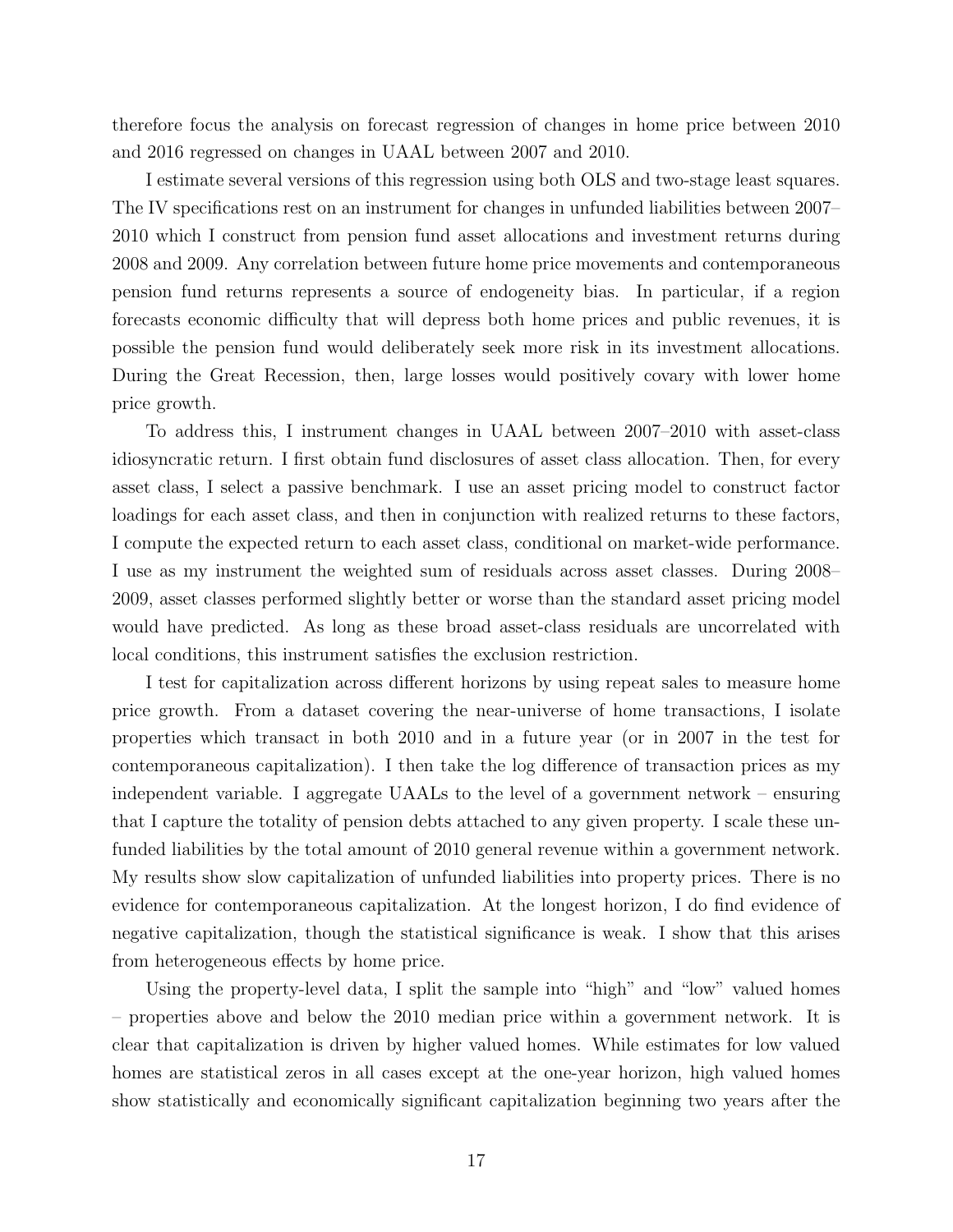shock to unfunded liabilities. The magnitudes are large: for the median high-valued home, the longest horizon estimate reflects reduced price appreciation of \$10,250.

The totality of the evidence suggests that off-balance sheet debt represented by unfunded public pension liabilities does affect local real estate markets. The effects appear to differ by home value. It seems also very plausible that there is regional heterogenity based on existing public financial conditions. The potential for different responses by either existing level of public debt or by other measures of fiscal capacity are anticipated future areas of research. Given the extremely large total stock of unfunded pension liabilities, and the central role of housing wealth in household finance, understanding these relationships better will help inform difficult public finance trade-offs that face retirement systems during any period of fiscal stress.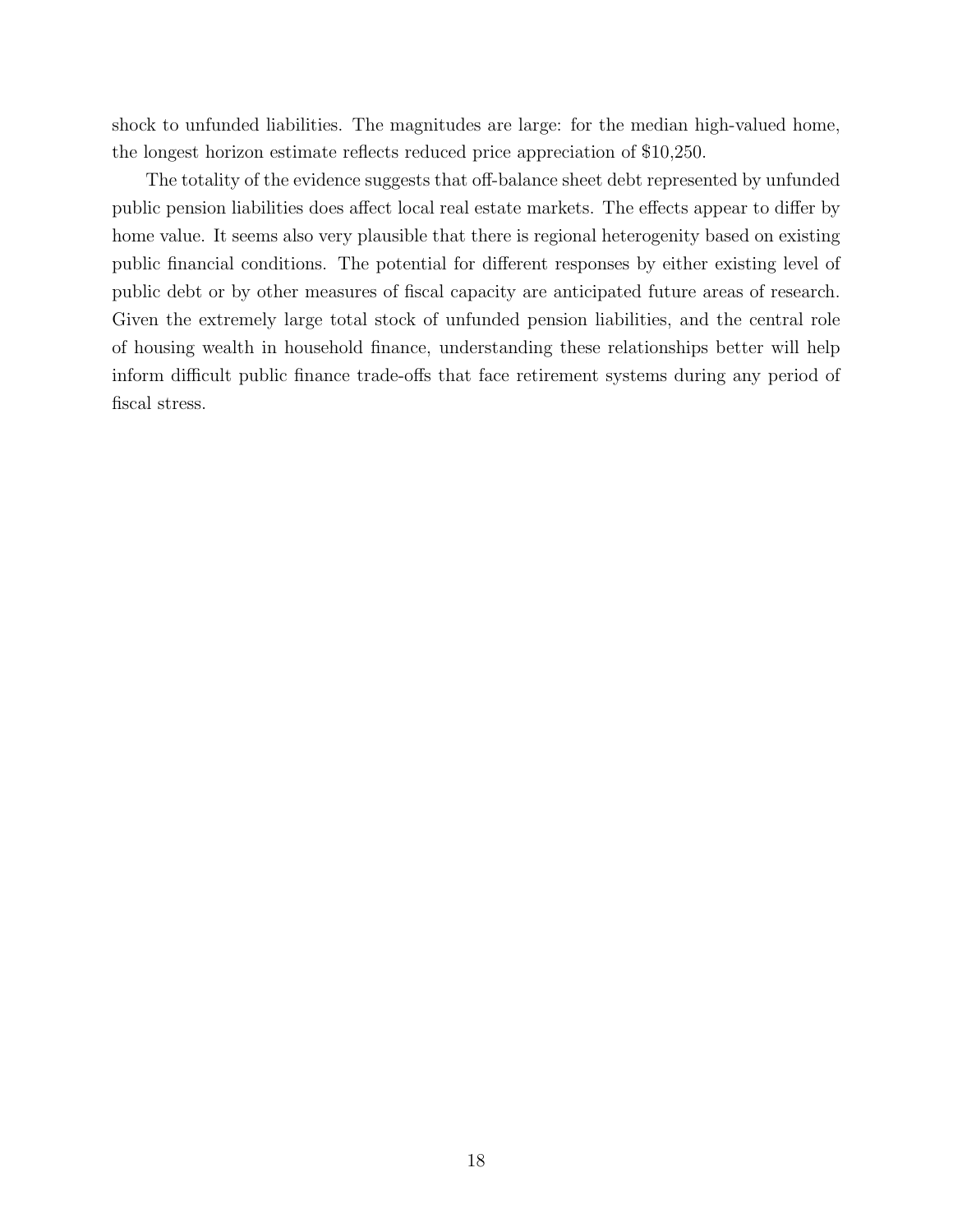### References

- Angrist, J. D. and Pischke, J.-S. (2008). Mostly harmless econometrics: An empiricist's companion. Princeton university press.
- <span id="page-18-8"></span>Barro, R. J. (1974). Are government bonds net wealth? *Journal of political economy*,  $82(6):1095-$ 1117.
- <span id="page-18-11"></span>Bartik, T. J. (1991). Who benefits from state and local economic development policies?
- <span id="page-18-12"></span>Borusyak, K., Hull, P., and Jaravel, X. (2018). Quasi-experimental shift-share research designs. Technical report, National Bureau of Economic Research.
- <span id="page-18-6"></span>Boyer, C. (2020). Public pensions and state government borrowing costs. Technical report, working paper, University of Chicago.
- <span id="page-18-4"></span>Brown, J. R. and Wilcox, D. W. (2009). Discounting state and local pension liabilities. American Economic Review, 99(2):538–42.
- <span id="page-18-3"></span>Fama, E. F. and French, K. R. (1993). Common risk factors in the returns on stocks and bonds. Journal of.
- <span id="page-18-10"></span>Froot, K. A. and Frankel, J. A. (1989). Forward discount bias: Is it an exchange risk premium? The Quarterly Journal of Economics, 104(1):139–161.
- <span id="page-18-2"></span>Gyourko, J. and Tracy, J. (1991). The structure of local public finance and the quality of life. Journal of political economy, 99(4):774–806.
- Howard, T. and Morse, A. (2020). Luxury or necessity: Public goods and services curtailments in the wake of covid-19. UC Berkeley Haas School of Business Working Paper.
- <span id="page-18-9"></span>Lucas, D. and Zeldes, S. P. (2006). Valuing and hedging defined benefit pension obligations—the role of stocks revisited. Northwestern University and Columbia University, working paper, September.
- <span id="page-18-7"></span>Munnell, A. H., Haverstick, K., and Soto, M. (2007). Why have defined benefit plans survived in the public sector.
- <span id="page-18-5"></span>Myers, S. (2019). Public employee pensions and municipal insolvency.
- <span id="page-18-1"></span>Novy-Marx, R. and Rauh, J. (2011). Public pension promises: how big are they and what are they worth? *The Journal of Finance*,  $66(4):1211-1249$ .
- <span id="page-18-0"></span>Novy-Marx, R. and Rauh, J. D. (2009). The liabilities and risks of state-sponsored pension plans. Journal of Economic Perspectives, 23(4):191–210.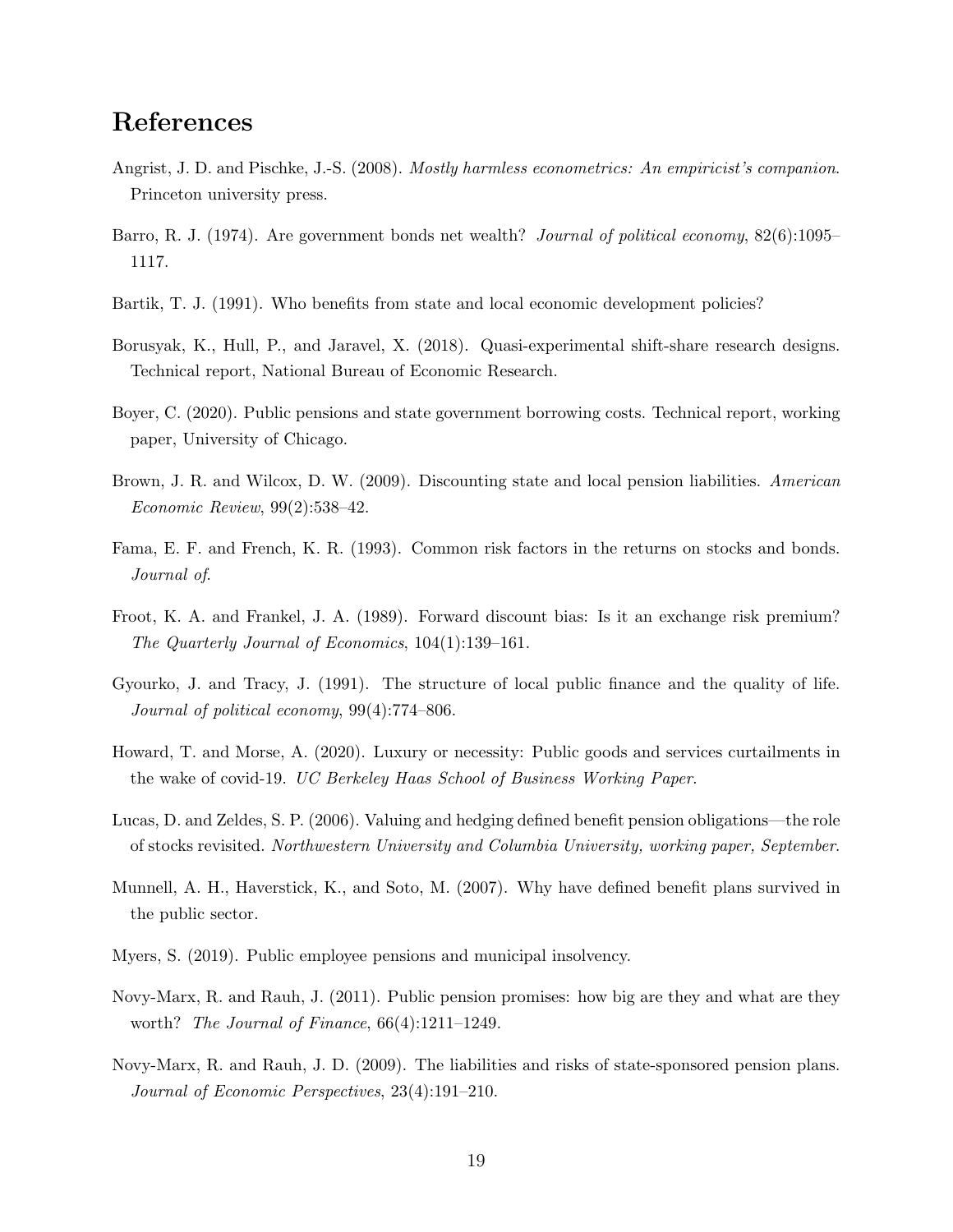<span id="page-19-0"></span>Rauh, J. D. (2016). Hidden debt, hidden deficits. Hoover Institution, April.

- <span id="page-19-4"></span>Ricardo, D. (1824). Funding system.
- <span id="page-19-3"></span>Roback, J. (1982). Wages, rents, and the quality of life. Journal of political Economy, 90(6):1257– 1278.
- <span id="page-19-2"></span>Rosen, S. (1974). Hedonic prices and implicit markets: product differentiation in pure competition. Journal of political economy, 82(1):34–55.
- Staiger, D. and Stock, J. H. (1994). Instrumental variables regression with weak instruments. Technical report, National Bureau of Economic Research.
- Stock, J. H. and Yogo, M. (2002). Testing for weak instruments in linear iv regression. Technical report, National Bureau of Economic Research.
- <span id="page-19-1"></span>Tiebout, C. M. (1956). A pure theory of local expenditures. Journal of political economy, 64(5):416– 424.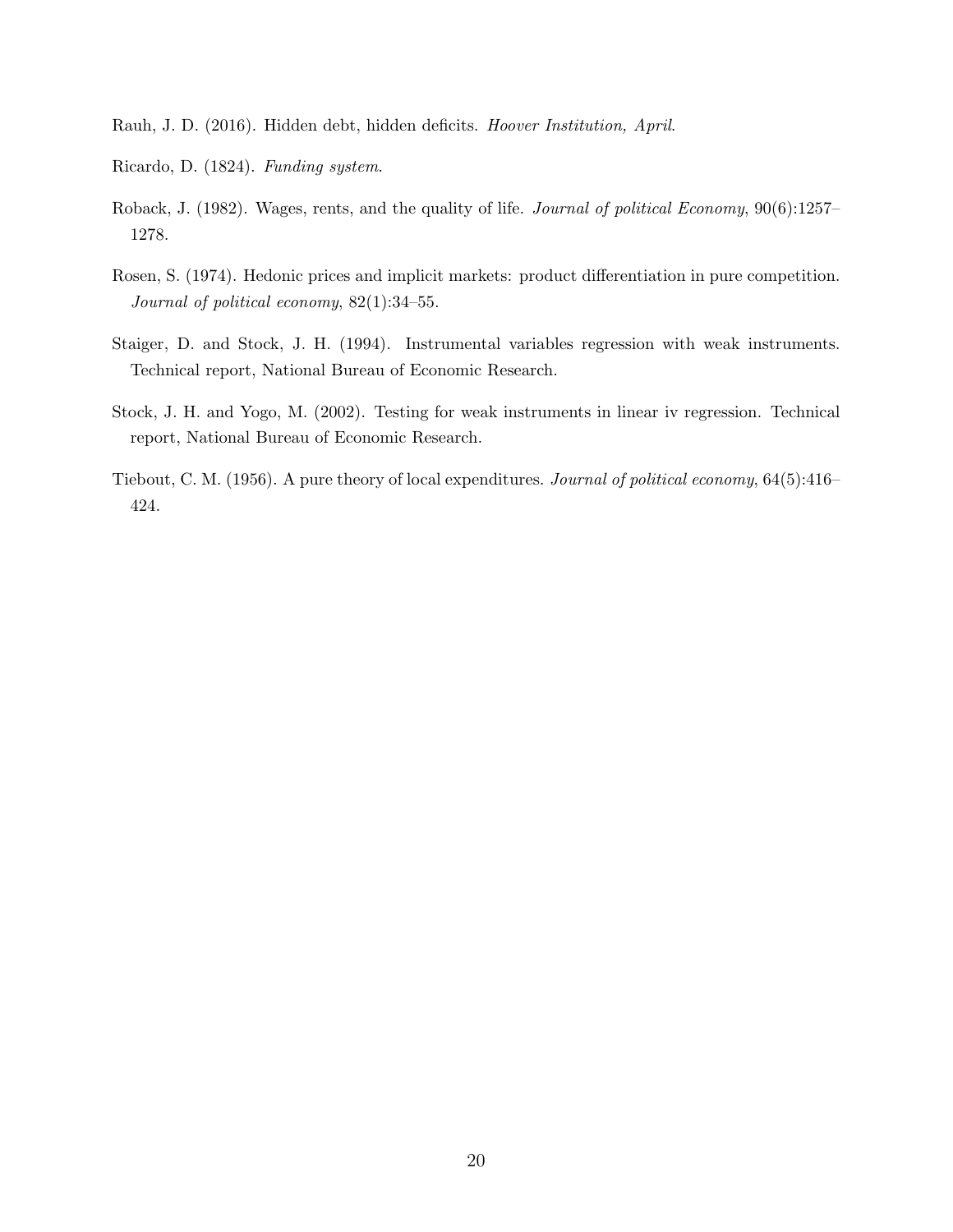<span id="page-20-0"></span>

| Asset Class (from Fund Allocation) | Passive Benchmark                                 | Benchmark Ticker or Series No. |
|------------------------------------|---------------------------------------------------|--------------------------------|
| US Treasury                        | Vanguard Intermediate Treasury                    | <b>VFIUX</b>                   |
| Savings                            | FRED 3-month or 90-day US CD Rates                | IR3TCD01USM156N                |
| Fed Agency Debt                    | Vanguard GNMA Fund Admiral                        | <b>VFIJX</b>                   |
| State-Local Debt                   | S&P National AMT-Free Municipal Bond Index        | n/a                            |
| Corporate Bonds                    | iShares iBoxx Investment Grade Corporate Bond ETF | <b>LOD</b>                     |
| Corporate Stocks                   | Vanguard Total Stock Market Index Fund            | <b>VTSAX</b>                   |
| <b>Mortgages</b>                   | Pimco Mortgage-Backed Securities Fund             | <b>PTRIX</b>                   |
| Foreign Stocks                     | Vanguard Total International Stock Index Fund     | <b>VGTSX</b>                   |
| Real Property                      | Vanguard REIT Index Admiral Fund                  | VGSLX                          |
| Miscellaneous                      | Cambridge Associates LLC US Private Equity Index  | n/a                            |

### Figure 1: Asset Classes and Benchmarks

Note: This table lists the pension fund asset classes categories from Census of Governments data (leftmost column), along with the passive benchmark selected to represent the asset class. When applicable, the ticker for the passive benchmark is listed as well. The S&P National AMT-Free Municipal Bond index is not a traded vehicle and does not have a ticker. A private equity index produced by Cambridge Associates is used for the miscellaneous category; this also does not have a ticker. The benchmark for savings is a data series of 3-month CD rates obtained from FRED at the St. Louis Federal Reserve Bank. All other benchmarks are traded and the data on returns is obtained from CRSP.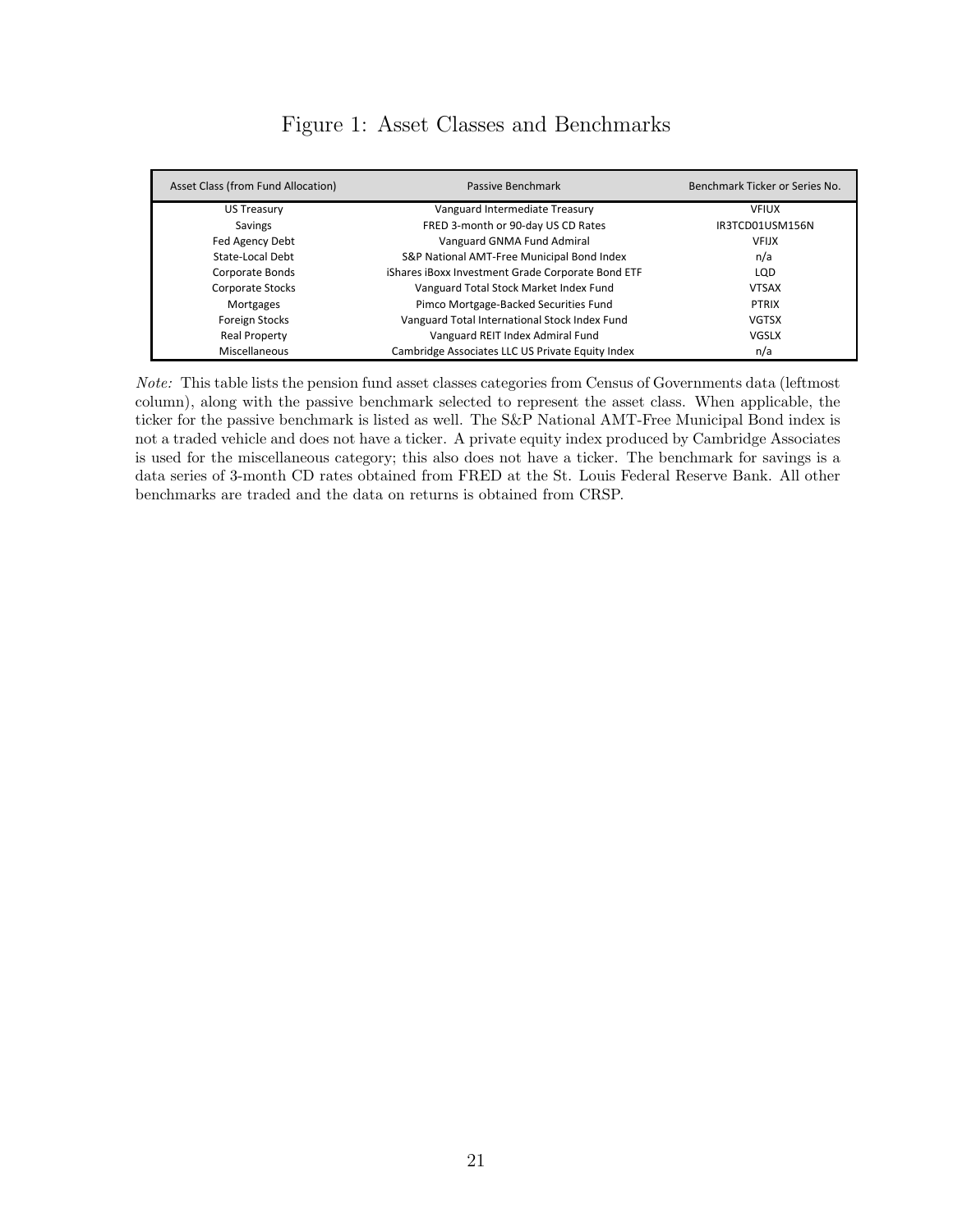# Figure 2: Asset Classes and Benchmarks

<span id="page-21-0"></span>

**Response to UAAL Shock, 2010−2016**

Note: Note.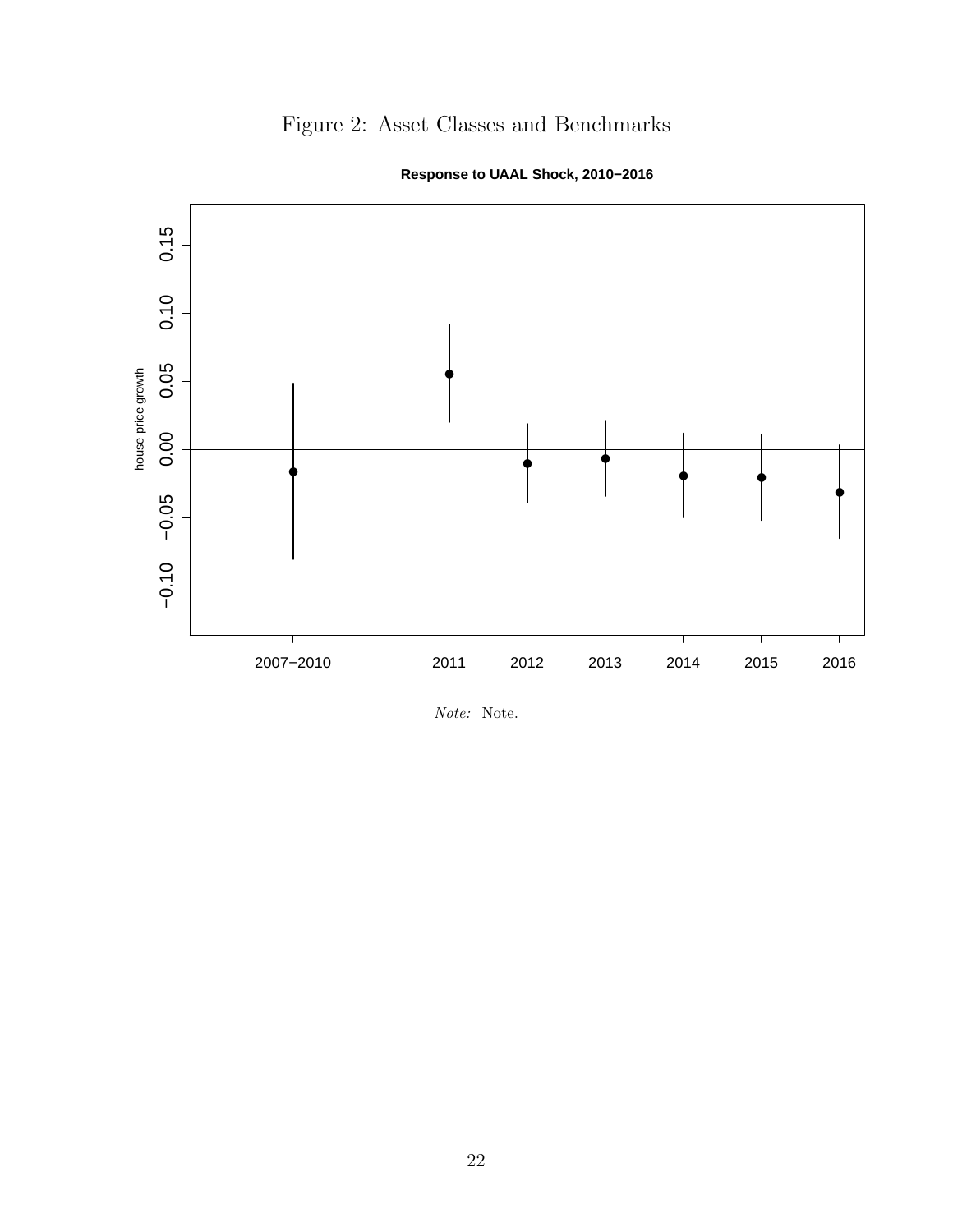# Figure 3: Asset Classes and Benchmarks

<span id="page-22-0"></span>

**Response to UAAL Shock, Low Priced Homes**

Note: Note.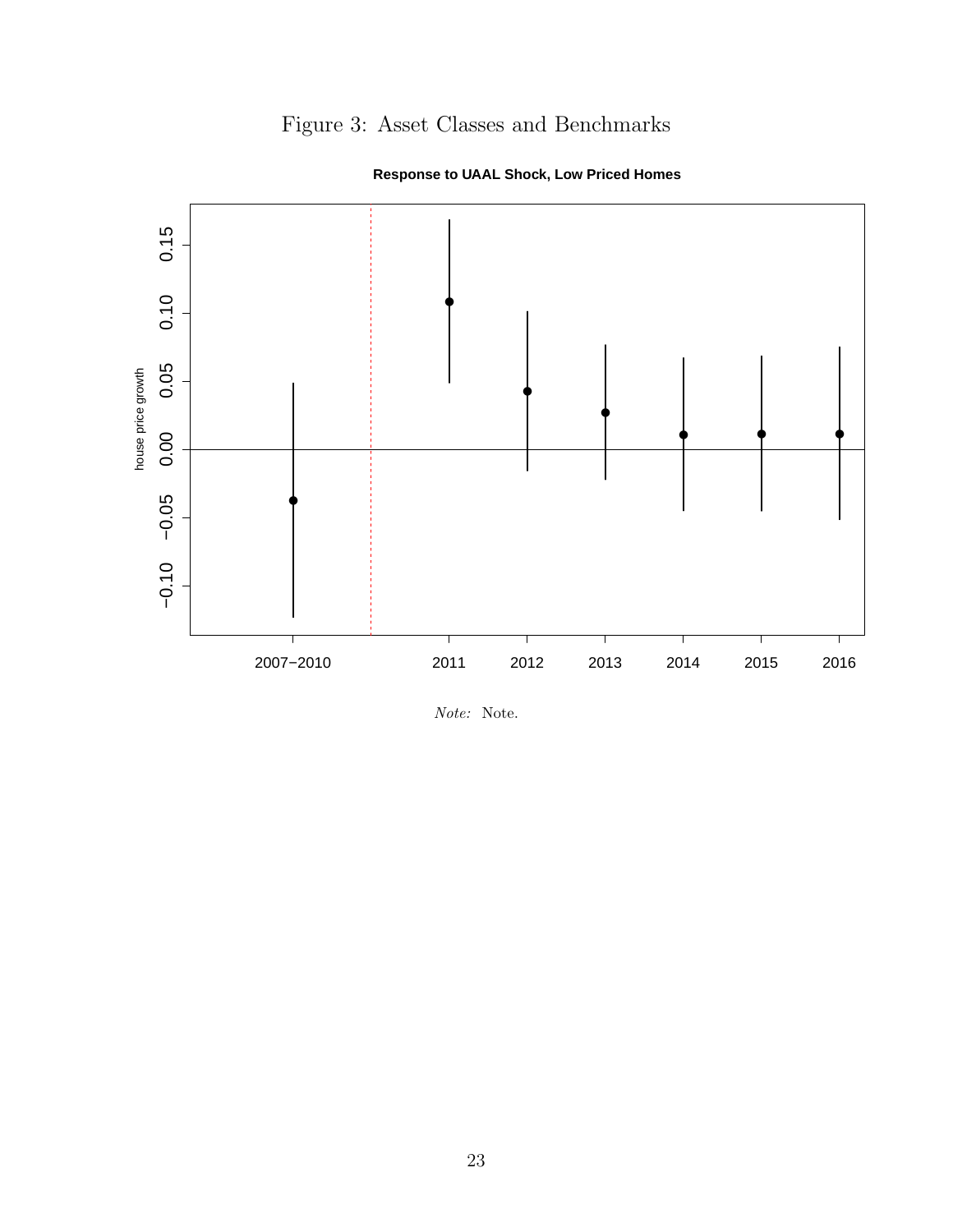# Figure 4: Asset Classes and Benchmarks

<span id="page-23-0"></span>

**Response to UAAL Shock, High Priced Homes**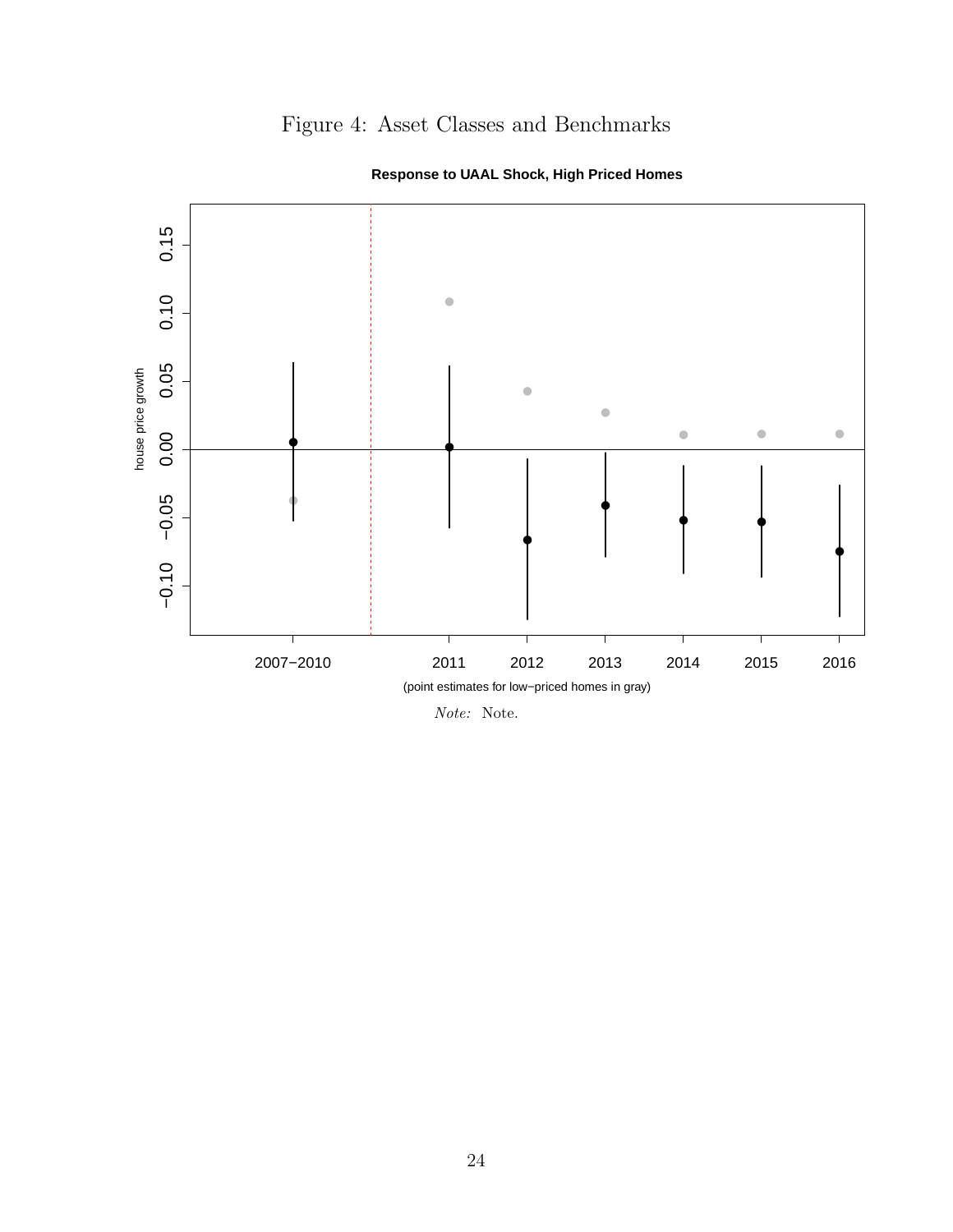<span id="page-24-0"></span>

|                                                | Contemporaneous Growth in House Prices, 2007-2010 |                           |                             |  |  |
|------------------------------------------------|---------------------------------------------------|---------------------------|-----------------------------|--|--|
|                                                | $\overline{\mathrm{OLS}}$                         | 1st Stage<br>2nd Stage    |                             |  |  |
|                                                | (1)                                               | (2)                       | (3)                         |  |  |
| $delta(UAAL), 2007-10$                         | $-0.003$<br>(0.019)                               |                           | $-0.016$<br>(0.033)         |  |  |
| Returns IV, 2008                               |                                                   | $-7.381***$<br>(1.407)    |                             |  |  |
| Returns IV $2009$                              |                                                   | $-6.750***$<br>(2.591)    |                             |  |  |
| $delta(Wages), 2007-10$                        | 0.715<br>(1.700)                                  | 4.078<br>(3.385)          | 0.773<br>(1.682)            |  |  |
| delta(Unempl. Benefits), 2007-10               | $0.533***$<br>(0.111)                             | 0.087<br>(0.338)          | $0.533***$<br>(0.111)       |  |  |
| $delta(emplogment), 2007-10$                   | 0.062<br>(1.536)                                  | $-10.341**$<br>(5.055)    | $-0.142$<br>(1.610)         |  |  |
| $delta(Population), 2007-10$                   | $4.363***$<br>(1.402)                             | 7.995***<br>(2.316)       | $4.461***$<br>(1.495)       |  |  |
| $delta(Public Expenditures), 2007-10$          | 0.126<br>(0.255)                                  | $-0.290$<br>(0.567)       | 0.072<br>(0.291)            |  |  |
| Population (level), 2010                       | $-0.049**$<br>(0.022)                             | $-0.126$<br>(0.099)       | $-0.051**$<br>(0.022)       |  |  |
| <b>Fixed Effects</b><br>Partial F-Stat         | State                                             | State<br>12.8             | State                       |  |  |
| No. Clusters<br>Observations<br>$\mathbf{R}^2$ | 97<br>43,970<br>0.168                             | $97\,$<br>43,970<br>0.848 | 97<br>43,970<br>0.168       |  |  |
| Note:                                          |                                                   |                           | *p<0.1; **p<0.05; ***p<0.01 |  |  |

Note: This table shows the result of estimating equation [2](#page-8-0) using home price growth during 2007-2010 as the dependent variable. The unit of observation is a home sold in an arms-length transaction in 2007 and again in 2010. The regressor of interest,  $delta(UAL)$  is the change in unfunded liabilities between 2007 and 2010 for all pension funds associated with a sponsor government that contains the home in question. This variable is scaled by a measure of available funds: the total amount of general revenue raised by all sponsoring governments in 2010. Column (1) presents OLS estimates. Column (2) presents the first stage of a 2SLS estimation. Column (3) presents the 2nd stage estimates. All specifications include state fixed effects, and standard errors are clustered by government network.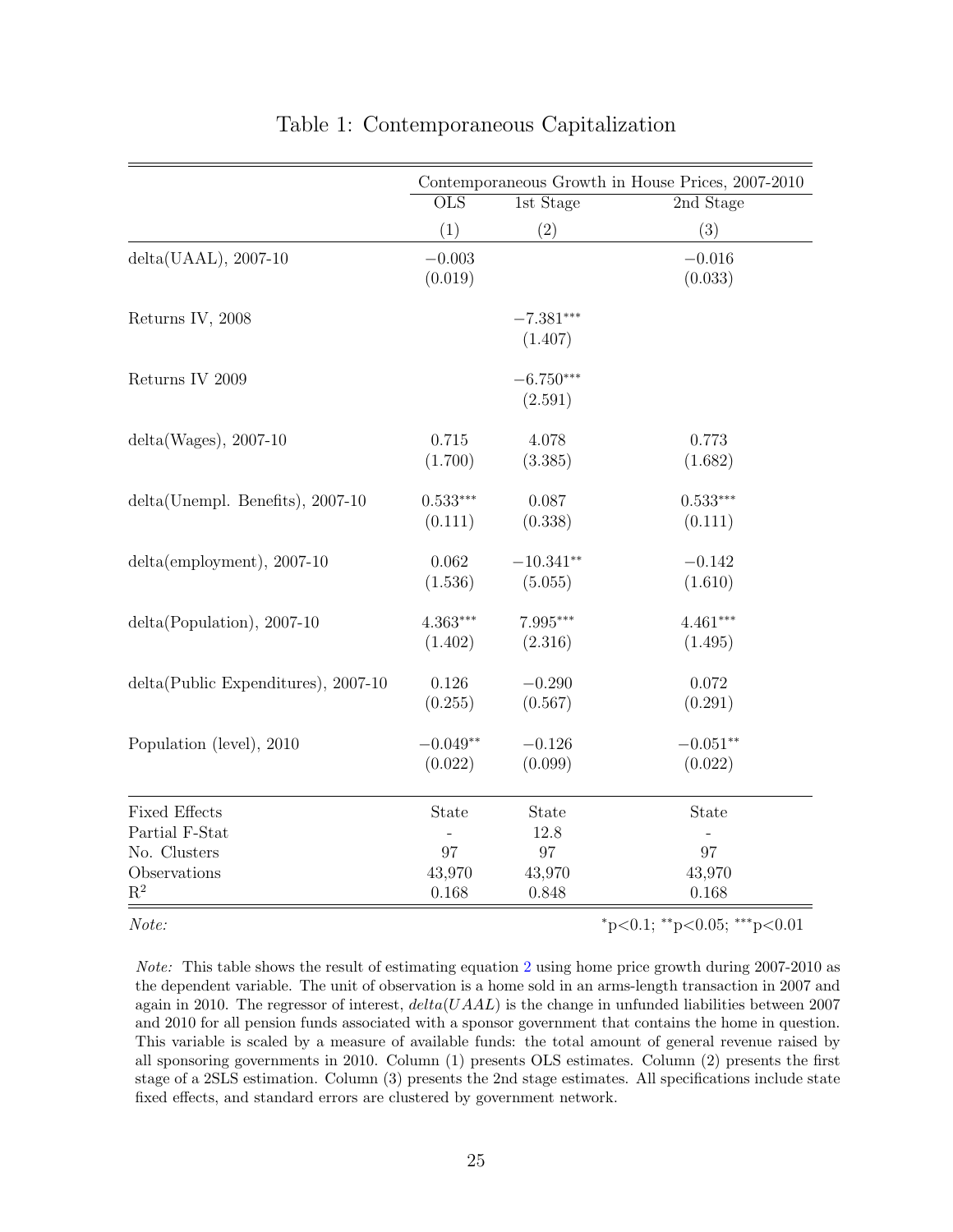<span id="page-25-0"></span>

|                                                        | Growth in House Prices, 2010-2016 |                        |                      |  |  |
|--------------------------------------------------------|-----------------------------------|------------------------|----------------------|--|--|
|                                                        | <b>OLS</b>                        | 1st Stage              | 2nd Stage            |  |  |
|                                                        | (1)                               | (2)                    | (3)                  |  |  |
| $delta(UAAL), 2007-10$                                 | $-0.032***$<br>(0.011)            |                        | $-0.031*$<br>(0.017) |  |  |
| Returns IV, 2008                                       |                                   | $-7.451***$<br>(1.455) |                      |  |  |
| Returns IV 2009                                        |                                   | $-7.074***$<br>(2.730) |                      |  |  |
| $delta(Wages), 2007-10$                                | $-0.553$<br>(0.717)               | 5.532<br>(3.680)       | $-0.558$<br>(0.718)  |  |  |
| delta(Unempl. Benefits), 2007-10                       | $-0.049$<br>(0.074)               | 0.197<br>(0.393)       | $-0.049$<br>(0.074)  |  |  |
| $delta(emplogment), 2007-10$                           | 0.875<br>(0.773)                  | $-11.001*$<br>(5.919)  | 0.887<br>(0.727)     |  |  |
| $delta(Population), 2007-10$                           | $-0.324$<br>(0.760)               | 7.980***<br>(2.469)    | $-0.329$<br>(0.746)  |  |  |
| delta(Public Expenditures), 2007-10                    | $-0.333**$<br>(0.167)             | $-0.367$<br>(0.558)    | $-0.330*$<br>(0.199) |  |  |
| Population (level), 2010                               | 0.017<br>(0.016)                  | $-0.155$<br>(0.117)    | 0.017<br>(0.016)     |  |  |
| <b>Fixed Effects</b><br>Partial F-Stat<br>No. Clusters | State<br>94                       | State<br>12.8<br>94    | State<br>94          |  |  |
| Observations<br>$R^2$                                  | 40,315<br>0.074                   | 40,315<br>0.877        | 40,315<br>0.074      |  |  |
| Note:                                                  | *p<0.1; **p<0.05; ***p<0.01       |                        |                      |  |  |

#### Table 2: Long Horizon Capitalization: 2010 to 2016

Note: This table shows the result of estimating equation [2](#page-8-0) using home price growth bewteen 2010 and 2016 as the dependent variable. The unit of observation is a home sold in an arms-length transaction in 2010 and again in 2016. The regressor of interest,  $delta(UAAL)$  is the change in unfunded liabilities between 2007 and 2010 for all pension funds associated with a sponsor government that contains the home in question. This variable is scaled by a measure of available funds: the total amount of general revenue raised by all sponsoring governments in 2010. Column (1) presents OLS estimates. Column (2) presents the first stage of a 2SLS estimation. Column (3) presents the 2nd stage estimates. All specifications include state fixed effects, and standard errors are clustered by government network.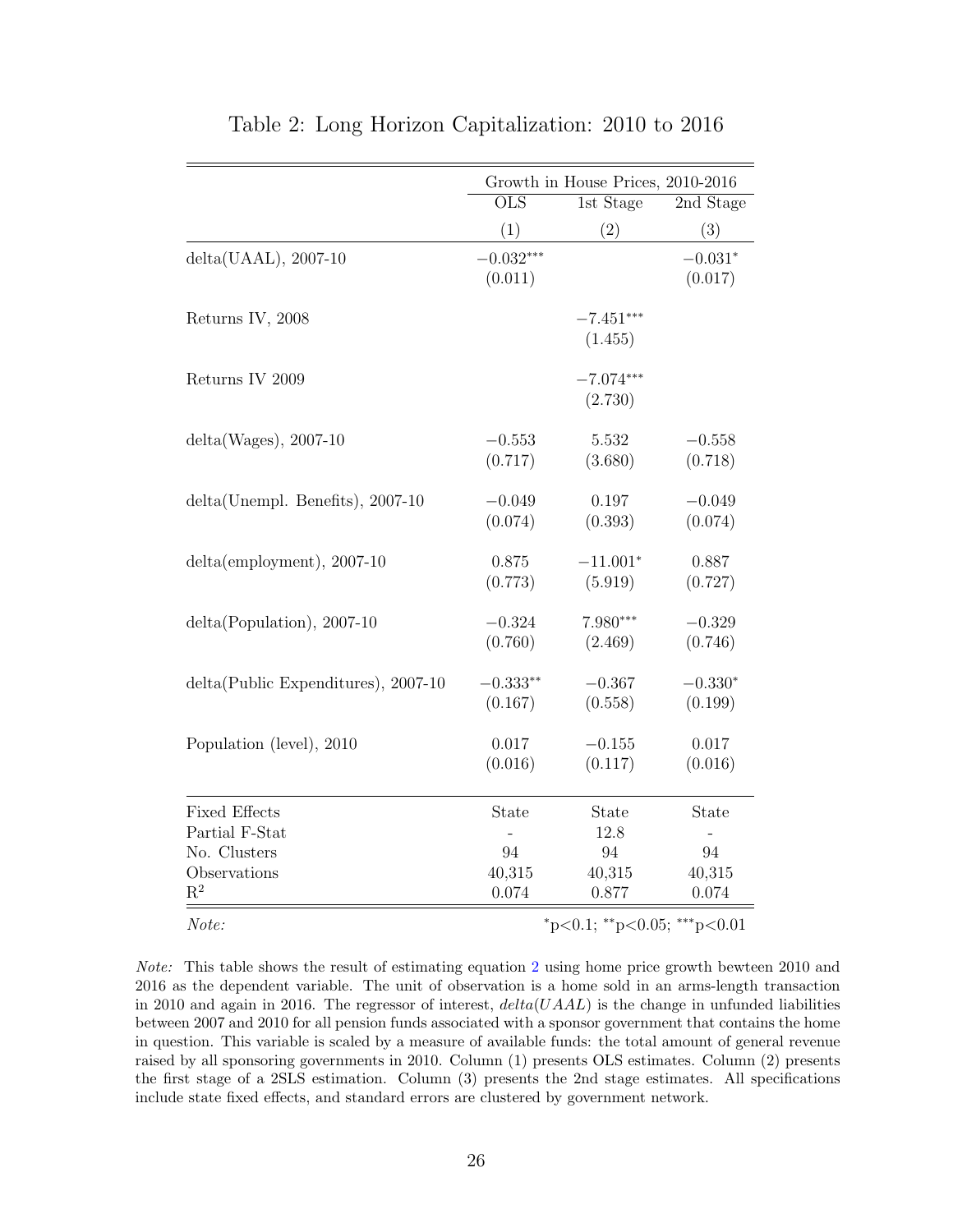<span id="page-26-0"></span>

|                                                                        | Growth in House Prices, 2010-2016     |                                       |  |  |
|------------------------------------------------------------------------|---------------------------------------|---------------------------------------|--|--|
|                                                                        | $\overline{\text{OLS}}$               | 2SLS                                  |  |  |
|                                                                        | (1)                                   | (2)                                   |  |  |
| delta(UAAL), High Value                                                | $-0.086***$<br>(0.026)                | $-0.074***$<br>(0.025)                |  |  |
| delta(UAAL), Low Value                                                 | 0.023<br>(0.028)                      | 0.012<br>(0.032)                      |  |  |
| $delta(Wages), 2007-10$                                                | $-0.687$<br>(0.720)                   | $-0.662$<br>(0.719)                   |  |  |
| $delta(Unempl. Benefits), 2007-10$                                     | $-0.054$<br>(0.074)                   | $-0.053$<br>(0.074)                   |  |  |
| $delta(emplogment), 2007-10$                                           | 0.875<br>(0.773)                      | 0.883<br>(0.728)                      |  |  |
| $delta(Population), 2007-10$                                           | $-0.347$<br>(0.756)                   | $-0.346$<br>(0.744)                   |  |  |
| $delta(Public Expenditures), 2007-10$                                  | $-0.334**$<br>(0.167)                 | $-0.331*$<br>(0.198)                  |  |  |
| Population (level), 2010                                               | 0.017<br>(0.016)                      | 0.017<br>(0.016)                      |  |  |
| <b>Fixed Effects</b><br>No. Clusters<br>Observations<br>$\mathrm{R}^2$ | <b>State</b><br>94<br>40,315<br>0.095 | <b>State</b><br>94<br>40,315<br>0.094 |  |  |
| Note:                                                                  |                                       | *p<0.1; **p<0.05; ***p<0.01           |  |  |

Table 3: Long Horizon Capitalization by Home Value

Note: This table repeats the estimation of Table [2,](#page-25-0) splitting the sample into low and high valued homes. The unit of observation is a home sold in an arms-length transaction in 2010 and again in 2016. The cutpoint for the split is median home value within each government network, measured as of 2010. This ensures that the sales price in 2016 does not affect the classification into high or low value. The regressor of interest,  $delta(UAAL)$  is the change in unfunded liabilities between 2007 and 2010 for all pension funds associated with a sponsor government that contains the home in question. This variable is scaled by a measure of available funds: the total amount of general revenue raised by all sponsoring governments in 2010. Column (1) presents OLS estimates. Column (2) presents the 2nd stage estimates. Both specifications include state fixed effects, and standard errors are clustered by government network.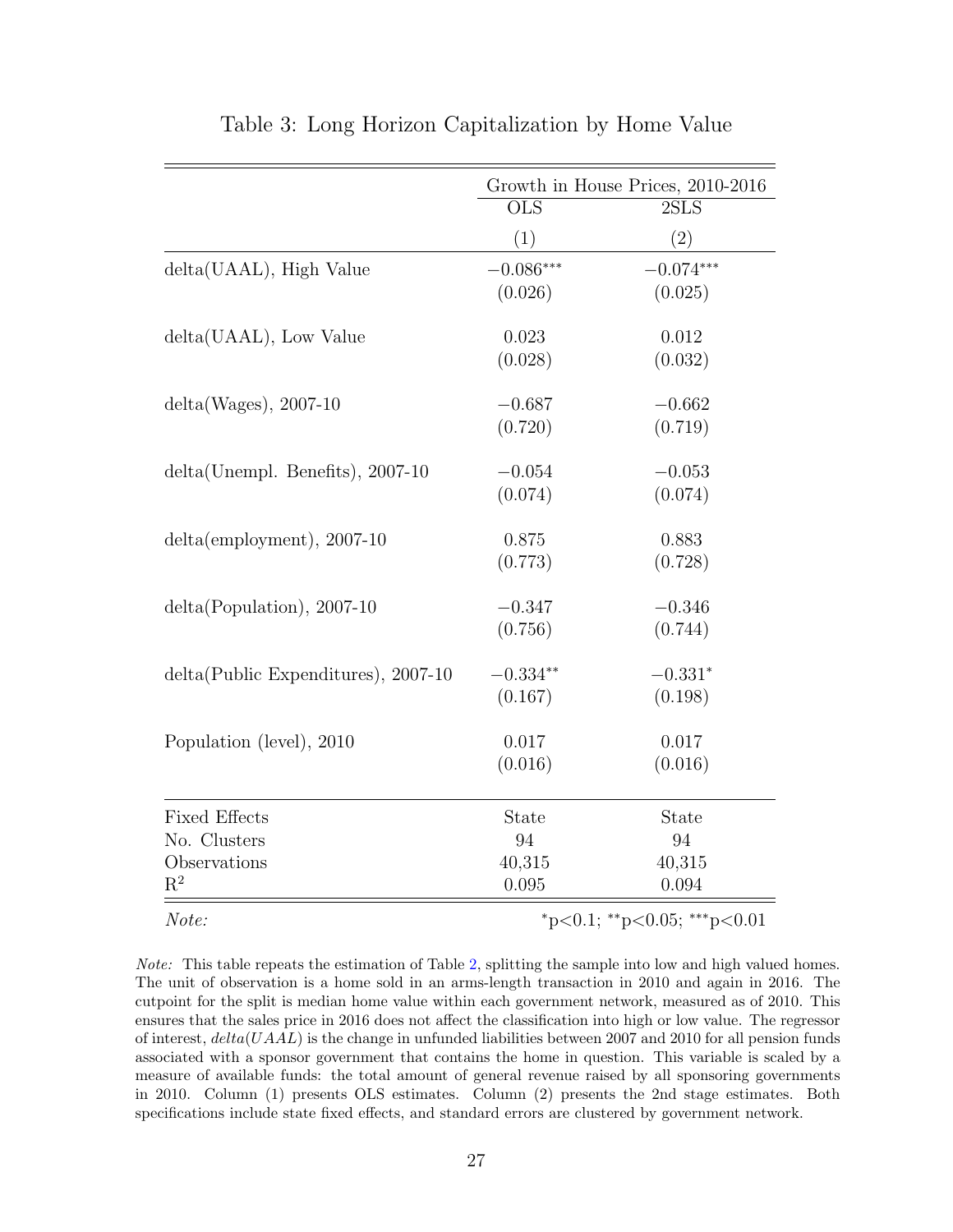<span id="page-27-0"></span>

|                                     | Growth in House Prices |            |                   |                   |            |             |             |
|-------------------------------------|------------------------|------------|-------------------|-------------------|------------|-------------|-------------|
|                                     | $07 - 10$              | 2011       | $\overline{2012}$ | $\overline{2013}$ | 2014       | 2015        | 2016        |
|                                     | (1)                    | (2)        | (3)               | (4)               | (5)        | (6)         | (7)         |
| $delta(UAAL)$ , 2007-10             | $-0.003$               | $0.031***$ | $-0.006$          | $-0.007$          | $-0.022**$ | $-0.025***$ | $-0.032***$ |
|                                     | (0.019)                | (0.011)    | (0.009)           | (0.009)           | (0.009)    | (0.010)     | (0.011)     |
| $delta(Wages), 2007-10$             | 0.715                  | 0.238      | $-0.013$          | $-0.594$          | $-0.399$   | $-0.548$    | $-0.553$    |
|                                     | (1.700)                | (0.861)    | (0.638)           | (0.600)           | (0.603)    | (0.721)     | (0.717)     |
| $delta(Unempl. Benefits), 2007-10$  | $0.533***$             | $-0.143**$ | $-0.071$          | 0.094             | $-0.013$   | 0.013       | $-0.049$    |
|                                     | (0.111)                | (0.066)    | (0.053)           | (0.118)           | (0.055)    | (0.071)     | (0.074)     |
| $delta(employment), 2007-10$        | $4.363***$             | $-0.093$   | $1.150**$         | 0.026             | 0.303      | $-0.056$    | $-0.324$    |
|                                     | (1.402)                | (0.617)    | (0.521)           | (0.659)           | (0.588)    | (0.714)     | (0.760)     |
| delta(Public Expenditures), 2007-10 | 0.126                  | 0.192      | $-0.310**$        | $-0.143$          | $-0.245*$  | $-0.267*$   | $-0.333**$  |
|                                     | (0.255)                | (0.117)    | (0.140)           | (0.143)           | (0.142)    | (0.147)     | (0.167)     |
| $delta(Population), 2007-10$        | 0.062                  | $-0.309$   | 0.527             | 0.275             | 0.520      | $1.106*$    | 0.875       |
|                                     | (1.536)                | (0.846)    | (0.771)           | (0.686)           | (0.662)    | (0.656)     | (0.773)     |
| Population (level), 2010            | $-0.049**$             | $0.053***$ | $0.036**$         | $0.026*$          | 0.013      | 0.006       | 0.017       |
|                                     | (0.022)                | (0.016)    | (0.014)           | (0.015)           | (0.013)    | (0.014)     | (0.016)     |
| <b>Fixed Effects</b>                | State                  | State      | State             | State             | State      | State       | State       |
| No. Clusters                        | 97                     | 96         | 95                | 95                | 94         | 95          | 94          |
| Observations                        | 43,970                 | 25,809     | 20,894            | 33,883            | 36,210     | 39,936      | 40,315      |
| $\mathbf{R}^2$                      | 0.168                  | 0.068      | 0.032             | 0.032             | 0.039      | 0.057       | 0.074       |

Table 4: OLS Estimates, All Horizons

Note: \* p < 0.1; \*\* p < 0.05; \*\*\* p < 0.05; \*\*\* p < 0.05}

Note: This table shows OLS estimates of capitalization for a range of horizons, beginning with the contemporaneous (2007-2010) period and ending with the 2010-2016 period. Note that, for completeness, the first column repeats column (1) of Table [1,](#page-24-0) and the last column repeats column (1) of Table [2.](#page-25-0) Each specification differs only in the sample of repeat-sale homes used to construct the dependent variable. The unit of observation is a home sold in both the first and last year of the estimating horizon. The regressor of interest,  $delta(UAL)$  is the change in unfunded liabilities between 2007 and 2010 for all pension funds associated with a sponsor government that contains the home in question. This variable is scaled by a measure of available funds: the total amount of general revenue raised by all sponsoring governments in 2010. All columns are estimated using OLS. All specifications include state fixed effects, and standard errors are clustered by government network.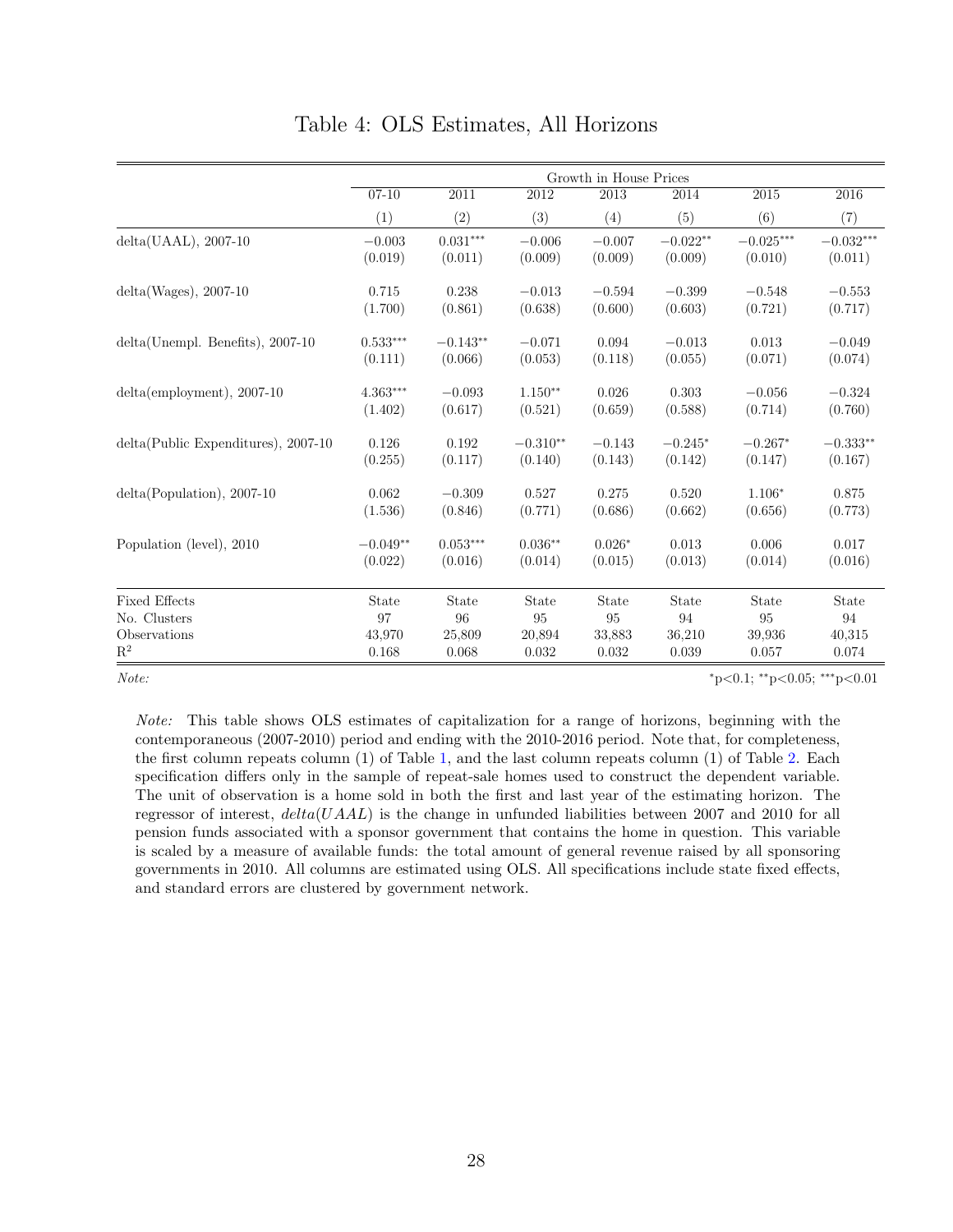<span id="page-28-0"></span>

|                                       | Growth in House Prices |            |            |          |          |          |           |
|---------------------------------------|------------------------|------------|------------|----------|----------|----------|-----------|
|                                       | $07 - 10$              | 2011       | 2012       | 2013     | 2014     | 2015     | 2016      |
|                                       | (1)                    | (2)        | (3)        | (4)      | (5)      | (6)      | (7)       |
| $delta(UAAL), 2007-10$                | $-0.016$               | $0.056***$ | $-0.010$   | $-0.006$ | $-0.019$ | $-0.020$ | $-0.031*$ |
|                                       | (0.033)                | (0.018)    | (0.015)    | (0.014)  | (0.016)  | (0.016)  | (0.017)   |
| $delta(Wages), 2007-10$               | 0.773                  | 0.105      | 0.015      | $-0.595$ | $-0.417$ | $-0.579$ | $-0.558$  |
|                                       | (1.682)                | (0.881)    | (0.640)    | (0.598)  | (0.610)  | (0.727)  | (0.718)   |
| delta(Unempl. Benefits), 2007-10      | $0.533***$             | $-0.144**$ | $-0.070$   | 0.094    | $-0.013$ | 0.013    | $-0.049$  |
|                                       | (0.111)                | (0.067)    | (0.053)    | (0.119)  | (0.055)  | (0.071)  | (0.074)   |
| $delta(emplogment), 2007-10$          | $4.461***$             | $-0.268$   | $1.188**$  | 0.025    | 0.281    | $-0.093$ | $-0.329$  |
|                                       | (1.495)                | (0.648)    | (0.538)    | (0.651)  | (0.594)  | (0.718)  | (0.746)   |
| $delta(Public Expenditures), 2007-10$ | 0.072                  | $0.292***$ | $-0.330**$ | $-0.142$ | $-0.231$ | $-0.244$ | $-0.330*$ |
|                                       | (0.291)                | (0.108)    | (0.167)    | (0.164)  | (0.170)  | (0.180)  | (0.199)   |
| $delta(Population), 2007-10$          | $-0.142$               | 0.038      | 0.442      | 0.278    | 0.568    | $1.187*$ | 0.887     |
|                                       | (1.610)                | (0.879)    | (0.747)    | (0.678)  | (0.653)  | (0.609)  | (0.727)   |
| Population (level), 2010              | $-0.051**$             | $0.056***$ | $0.035**$  | $0.026*$ | 0.013    | 0.007    | 0.017     |
|                                       | (0.022)                | (0.016)    | (0.014)    | (0.015)  | (0.013)  | (0.013)  | (0.016)   |
| <b>Fixed Effects</b>                  | State                  | State      | State      | State    | State    | State    | State     |
| No. Clusters                          | 97                     | 96         | 95         | 95       | 94       | 95       | 94        |
| Observations                          | 43,970                 | 25,809     | 20,894     | 33,883   | 36,210   | 39.936   | 40,315    |
| $\mathbf{R}^2$                        | 0.168                  | 0.067      | 0.032      | 0.032    | 0.039    | 0.057    | 0.074     |

Table 5: IV Estimates, All Horizons

 $Note:$   $*_{p<0.1}$ ;  $*_{p<0.05}$ ;  $*_{p<0.01}$ 

Note: This table shows IV estimates of capitalization for a range of horizons, beginning with the contemporaneous (2007-2010) period and ending with the 2010-2016 period. Note that, for completeness, the first column repeats column (1) of Table [1,](#page-24-0) and the last column repeats column (1) of Table [2.](#page-25-0) Each specification differs only in the sample of repeat-sale homes used to construct the dependent variable. The unit of observation is a home sold in both the first and last year of the estimating horizon. The regressor of interest,  $delta(UAL)$  is the change in unfunded liabilities between 2007 and 2010 for all pension funds associated with a sponsor government that contains the home in question. This variable is scaled by a measure of available funds: the total amount of general revenue raised by all sponsoring governments in 2010. All columns are estimated using 2SLS. All specifications include state fixed effects, and standard errors are clustered by government network.